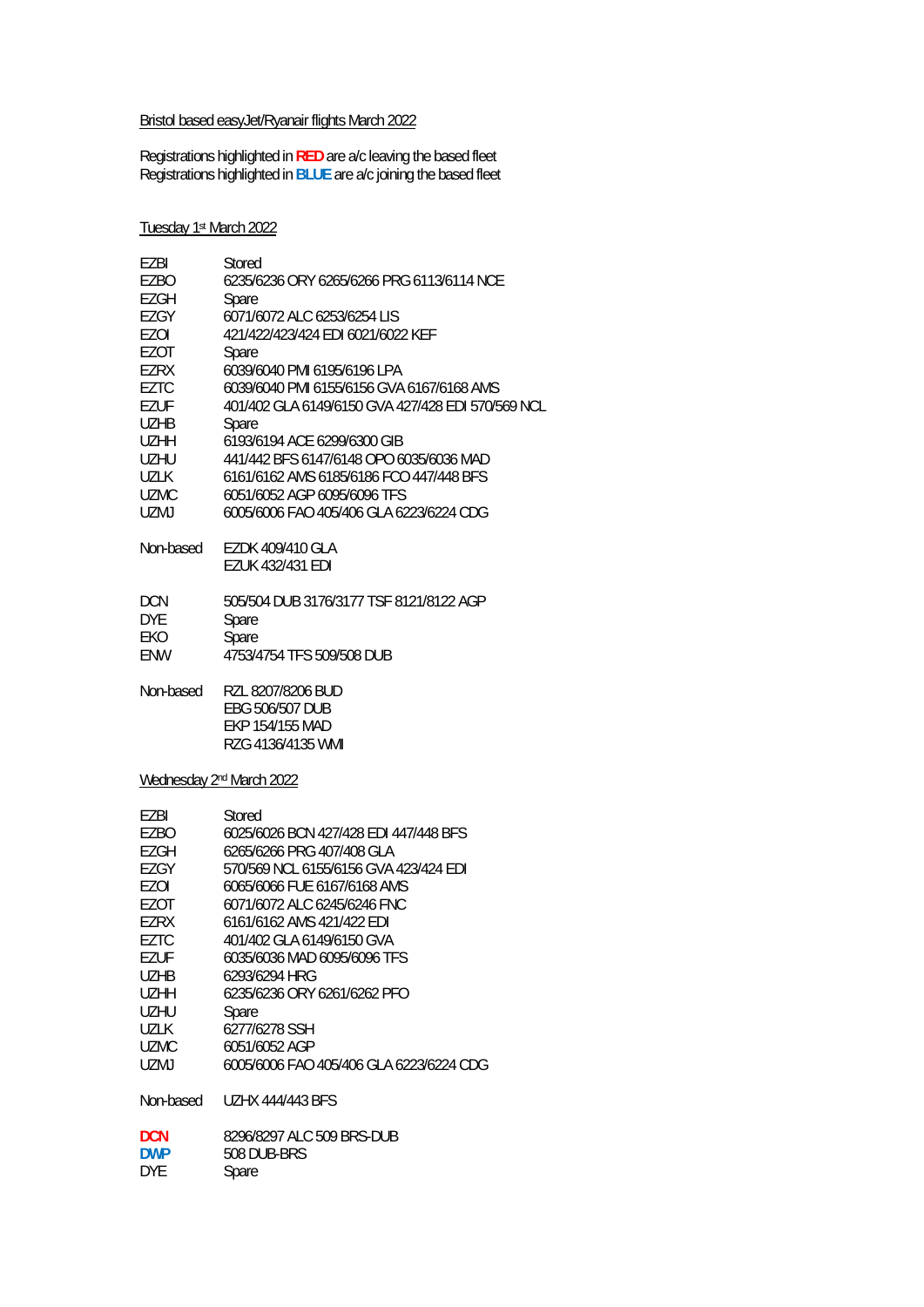| <b>FBW</b> | 504 DUB-BRS 4755/4756 ACE |
|------------|---------------------------|
| FKO.       | 5341/5342 OTP             |
| <b>FNW</b> | 505 BRS-DUB               |

| Non-based | R7K 7227/7226 KRK |
|-----------|-------------------|
|           | RKE 8213/8212 WRO |
|           | RSO 8217/8216 POZ |
|           | DWR 506/507 DUB   |
|           | OEC 8263/8262 BGY |
|           | DLB 7513/7514 BCN |

# Thursday 3rd March 2022

| <b>FZBI</b>                   | Stored                                    |
|-------------------------------|-------------------------------------------|
| EZBO                          | 421/422 FDI 6291/6292 LYS                 |
| EZGH                          | 427/428 FDI 407/408 GLA                   |
| F7GY                          | 6161/6162 AMS 6021/6022 KFF 447/448 BFS   |
| F70I                          | 6235/6236 ORY 6275/6276 KRK 429/430 FDI   |
| F70T                          | 415/416 INV 6237/6238 BER                 |
| F7RX                          | 6039/6040 PMI 6299/6300 GIB               |
| F7TC                          | Spare                                     |
| <b>FZUF</b>                   | 6253/6254 LIS 570/569 NCL 6159/6160 GVA   |
| U <sub>7</sub> H <sub>R</sub> | 6071/6072 ALC 445/446 BES 6141/6142 TLS   |
| U <sub>7</sub> HH             | 441/442 BES 410/409 GLA 6035/6036 MAD     |
| UZHU                          | 6025/6026 BCN 6155/6156 GVA 6167/6168 AMS |
| <b>UZLK</b>                   | 6193/6194 ACF                             |
| <b>UZMC</b>                   | 6051/6052 AGP 6095/6096 TFS               |
| UZMJ                          | 6005/6006 FAO 405/406 GLA 6223/6224 CDG   |

| <b>DHB</b> | 154 MAD-BRS                             |
|------------|-----------------------------------------|
| <b>DWP</b> | 505/504 DUB 2798/2799 RIX 8248/8249 FAO |
| DYF.       | 155 BRS-MAD                             |
| <b>FBW</b> | 4753/4754 TFS 509 BRS-DUB               |
| FFH        | 508 DUB-BRS                             |
| <b>FKO</b> | Spare                                   |
|            |                                         |

| Non-based | DHB/DYE 154/155 MAD    |
|-----------|------------------------|
|           | OCF 1177/1176 MXP      |
|           | RZL 8207/8206 BUD      |
|           | <b>HEV 506/507 DUB</b> |
|           | RSY 4136/4135 WMI      |
|           | EVF 7513/7514 BCN      |

# Friday 4th March 2022

| F7RI   | Stored                                      |
|--------|---------------------------------------------|
| F7BO   | 6141/6142 TLS 572 BRS-NCL (Returned to BRS) |
| F7GH   | 6235/6236 ORY 423/424 FDI                   |
| F7GY   | 6275/6276 KRK 3362/3361 VCE 429/430 EDI     |
| F70I   | 6161/6162 AMS 6265/6266 PRG 407/408 GLA     |
| F70T   | 6253/6254 LIS                               |
| F7RX   | 570/569 NCL 6073/6074 ALC                   |
| F7TC   | 401/402 GLA 6085/6086 BSL 457/458 IOM       |
| F7UF   | 6071/6072 ALC 425/426 FDI 6167/6168 AMS     |
| U7HR   | 6025/6026 BCN 405/406 GLA 6223/6224 CDG     |
| U7HH   | 6295/6296 INN 6185/6186 FCO 447/448 BFS     |
| UZHU   | Spare                                       |
| 1171 K | 6149/6150 GVA 415/416 INV 6035/6036 MAD     |
|        |                                             |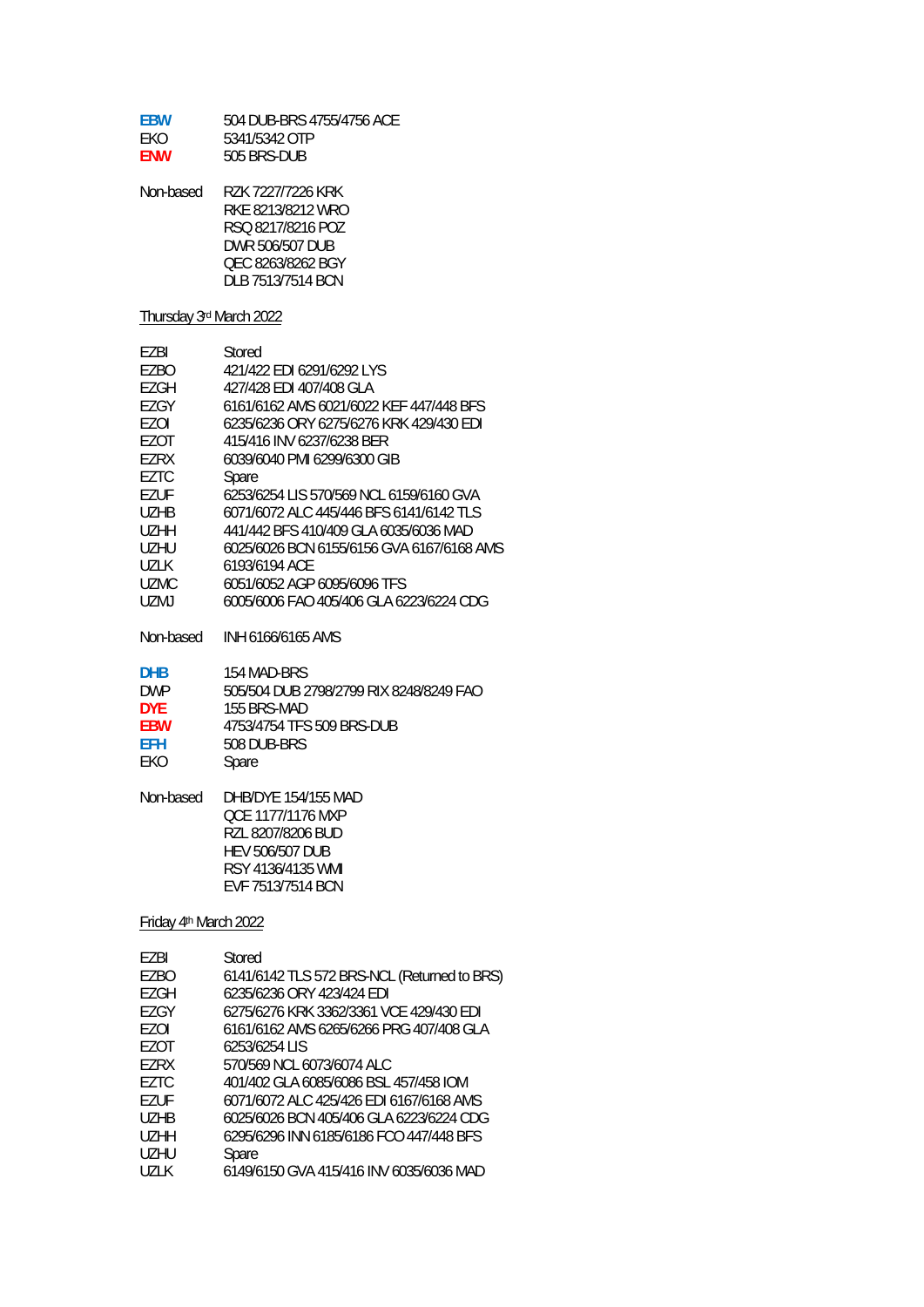UZMC 6051/6052 AGP 6095/6096 TFS UZMJ 6005/6006 FAO 6155/6156/6159/6160 GVA

Non-based EZRT 442/441 BFS EZDK 409/410 GLA EZFT 432/431 EDI

| DHR.       | 8224/8225 R7F 8202/8203 NOC 4440/4441 VLC |
|------------|-------------------------------------------|
| <b>DWP</b> | 7226/7227 KRK 8254/8255 GDN 509/508 DUB   |
| FFH.       | 4135/4136 WMI 4755/4756 ACF               |
| EKO.       | 8262/8263 BGY 4899/4900 TRN 8121/8122 AGP |

Non-based EMR 504/505 DUB LON 7306/7307 VIE EMF 6689/6690 SVQ RSX 8682/8681 KUN DWV 8297/8296 ALC ENF 506/507 DUB ENO 7513/7514 BCN QBL 1590/1591 CGN

Saturday 5<sup>th</sup> March 2022

| F7BI        | Stored                                          |
|-------------|-------------------------------------------------|
| EZBO        | Spare                                           |
| EZGH        | 6161/6162 AMS 6235/6236 ORY 6257/6258 SZG       |
| F7GY        | 6065/6066 FUE 9572/9571 NCL (Friday's 572/571)  |
| F70I        | 6103/6104 GNB 6245/6246 FNC                     |
| EZOT        | 6149/6150 GVA 6105/6106 GNB 6151/6152 GVA       |
| F7RX        | 6153 BRS-GVA 1493/1494 GVA-BHX-GVA 6158 GVA-BRS |
| EZTC        | 403/404 GLA 6255/6256 SZG                       |
| EZUF        | 6113/6114 NCF 6095/6096 TFS                     |
| UZHB        | 421/422 FDI 6293/6294 HRG                       |
| <b>UZHH</b> | 6193/6194 ACE 6019/6020 SOF                     |
| UZHU        | 6147/6148 OPO 6261/6262 PFO                     |
| UZLK        | 6277/6278 SSH                                   |
| <b>UZMC</b> | 6291/6292 LYS 6155/6156/6159/6160 GVA           |
| <b>UZMJ</b> | 6071/6072 ALC 6195/6196 LPA                     |
|             |                                                 |
| Non-based   | LJO 3841/3842 CDG                               |

| TJO 3841/3842 CDG |
|-------------------|
| F7BF 444/443 BFS  |
| LOL 6168/6167 AMS |
|                   |

| DHB.       | 6060/6059 SOF 8262/8263 BGY               |
|------------|-------------------------------------------|
| <b>DWP</b> | 1027/1028 GNB 3176/3177 TSF 7514/7513 BCN |
| <b>FBP</b> | 506 DUB-BRS 4757/4758 LPA                 |
| <b>FFH</b> | 8121/8122 AGP 507 BRS-DUB                 |
| <b>FKO</b> | 4753 BRS-TFS                              |
| <b>FVA</b> | 4754 TFS-BRS 8296/8297 ALC                |

Non-based DLH 504/505 DUB RSB 8207/8206 BUD EBP/EFH 506/507 DUB EVT 154/155 MAD RKK 8217/8216 POZ RKP 4136/4135 WMI

Sunday 6th March 2022

EZBI Stored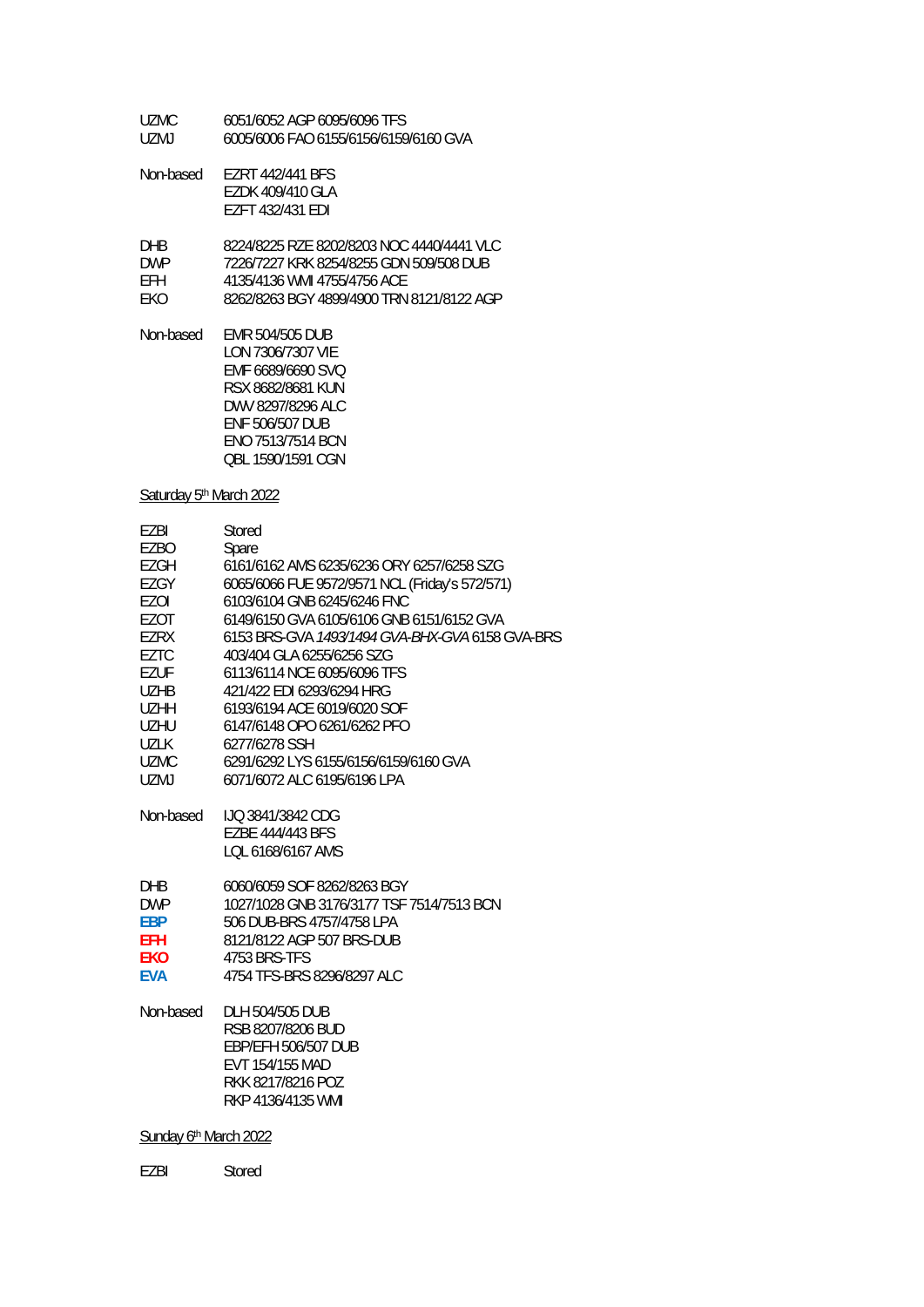| <b>EZGH</b><br>6235/6236 ORY<br>EZGY<br>6021/6022 KEF 425/426 EDI 6223/6224 CDG |  |
|---------------------------------------------------------------------------------|--|
|                                                                                 |  |
|                                                                                 |  |
| EZOI<br>Spare                                                                   |  |
| <b>EZOT</b><br>6253/6254 LIS 6165/6166 AMS 415/416 INV                          |  |
| <b>EZRX</b><br>6157/6158 GVA 6007/6008 FAO 6167 BRS-AMS                         |  |
| <b>EZTC</b><br>568/567 NCL 6275/6276 KRK                                        |  |
| <b>EZUA</b><br>446 BFS-BRS 6035/6036 MAD                                        |  |
| <b>EZUC</b><br>6168 AMS-BRS                                                     |  |
| <b>EZUF</b><br>6039/6040 PMI 445 BRS-BFS                                        |  |
| 6025/6026 BCN 6071/6072 ALC 447/448 BFS<br><b>UZHB</b>                          |  |
| 6295/9296 INN 6155/6156 GVA 423/424 EDI<br><b>UZHH</b>                          |  |
| 6051/6052 AGP<br><b>UZHU</b>                                                    |  |
| 6299/6300 GIB 405/406 GLA 6141/6142 TLS<br><b>UZLK</b>                          |  |
| 6149/6152/6151/6150 GVA 6159/6160 GVA<br><b>UZMC</b>                            |  |
| UZMJ<br>6263/6264 LCA 429/430 EDI                                               |  |
| Non-based<br>EZBF 442/441 BFS                                                   |  |
| EZDK 409/410 GLA                                                                |  |
| 8248/8249 FAO 8121/8122 AGP<br><b>DHB</b>                                       |  |
| <b>DWP</b><br>3176/3177 TSF 5341/5342 OTP                                       |  |
| 7226/7227 KRK 8202/8203 NOC 8296/8297 ALC<br><b>EBP</b>                         |  |
| 4755/4756 ACE 2798/2799 RIX<br><b>EVA</b>                                       |  |
| Non-based<br>QDJ 1177/1176 MXP                                                  |  |
| <b>ENW 506/507 DUB</b>                                                          |  |
| RKU 8213/8212 WRO                                                               |  |
| LOP 7306/307 VIE                                                                |  |
| RZI 8207/8206 BUD                                                               |  |
| EMC 508/509 DUB                                                                 |  |
| Monday 7 <sup>th</sup> March 2022                                               |  |
| EZBI<br>Stored                                                                  |  |
| <b>EZBO</b><br>6161/6162 AMS 403/404 GLA                                        |  |
| 427/428 EDI 447/448 BFS<br><b>EZGH</b>                                          |  |
| EZGY<br>6025/6026 BCN 3362/3361 VCE 572/571 NCL                                 |  |

EZGY 6025/6026 BCN 3362/3361 VCE 572/571 NCL EZOI 6149/6150 GVA 457/458 IOM 6185/6186 FCO **EZOM** 6168 AMS-BRS **EZOT** 6235/6236 ORY 6155/6156 GVA 6167 BRS-AMS EZTC Spare<br>EZUA 401/40 EZUA 401/402 GLA 570/569 NCL 425/426 EDI 6159/6160 GVA EZUC 421/422/423/424 EDI 445/446 BFS 6141/6142 TLS<br>UZHB 6225/6226 CDG 415/416 INV 6073/6074 ALC UZHB 6225/6226 CDG 415/416 INV 6073/6074 ALC UZHH 441/442 BFS 6275/6276 KRK 6035/6036 MAD UZHU Spare UZLK 6245/6246 FNC 6253/6254 LIS<br>UZMC 6005/6006 FAO 405/406 GLA 6 UZMC 6005/6006 FAO 405/406 GLA 6223/6224 CDG<br>UZMJ 6051/6052 AGP 6095/6096 TFS 6051/6052 AGP 6095/6096 TFS Non-based EZUW 409/410 GLA DHB 8262/8263 BGY 4440/4441 VLC 509/508 DUB<br>DWP 8296/8297 ALC 8121/8122 AGP

DWP 8296/8297 ALC 8121/8122 AGP<br>EBP 8224/8225 RZE 8681/8682 KUN 8224/8225 RZE 8681/8682 KUN EVA 7226/7227 KRK 4755/4756 ACE

Non-based DPG 504/505 DUB HGW 506/507 DUB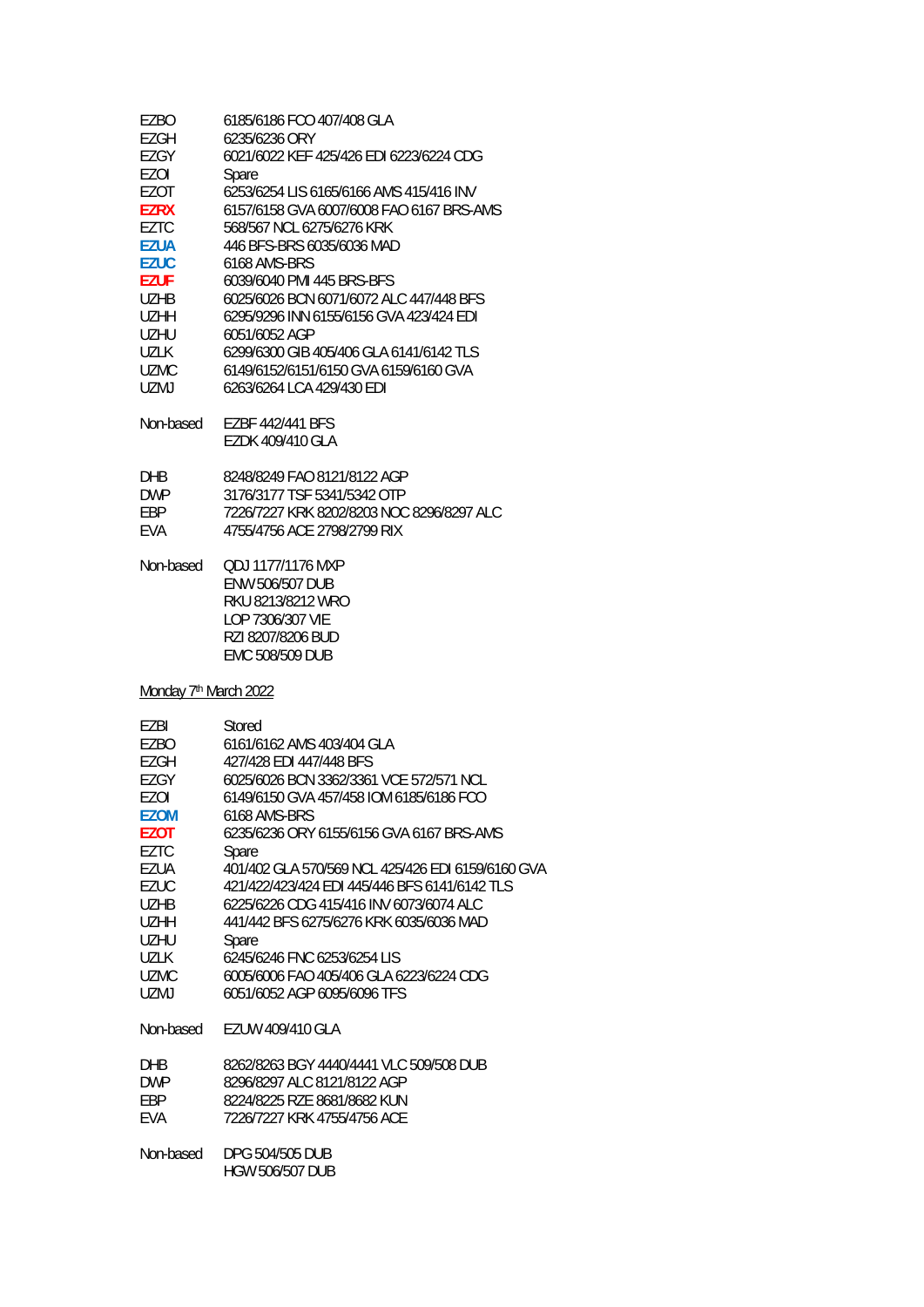| OBV 1590/1591 CGN |
|-------------------|
| RKM 8255/8254 GDN |
| ESV 6689/6690 SVO |
| EKX 7513/7514 BCN |

### Tuesday 8<sup>th</sup> March 2022

| EZBI                     | Stored                                                                       |
|--------------------------|------------------------------------------------------------------------------|
| EZBO                     | 6113/6114 NCE                                                                |
| EZGH                     | 6235/6236 ORY 6265/6266 PRG                                                  |
| EZGY                     | 6039/6040 PMI 6155/6156 GVA 6167/6168 AMS                                    |
| EZOI                     | 421/422/423/424 EDI 6021/6022 KEF                                            |
| <b>EZOM</b>              | 410 BRS-GLA                                                                  |
| <b>EZTC</b>              | 441/442 BFS 6147/6148 OPO 6035/6036 MAD                                      |
| EZUA                     | Spare                                                                        |
| EZUC                     | 401/402 GLA 6149/6150 GVA 427/428 EDI 447/448 BFS                            |
| <b>UZHB</b>              | 6025/6026 BCN 6195/6196 LPA                                                  |
| <b>UZHH</b>              | 6193/6194 ACE 6299/6300 GIB                                                  |
| <b>UZHI</b>              | 409 GLA-BRS                                                                  |
| <b>UZHU</b>              | 6161/6162 AMS 6185/6186 FCO 570/569 NCL                                      |
| UZLK                     | 6071/6072 ALC 6253/6254 LIS                                                  |
| <b>UZMC</b>              | 6005/6006 FAO 405/406 GLA 6223/6224 CDG                                      |
| <b>UZMJ</b>              | 6051/6052 AGP 6095/6096 TFS                                                  |
| Non-based                | UZHI/EZOM 409/410 GLA<br><b>EZUK 432/431 EDI</b>                             |
| <b>DHB</b>               | Spare                                                                        |
| <b>DWP</b>               | 505/504 DUB 3176/3177 TSF 8121/8122 AGP                                      |
| EBP                      | Spare                                                                        |
| EVA                      | 4753/4754 TFS 509/508 DUB                                                    |
| Non-based                | RZI 8207/8206 BUD<br>EKM 506/507 DUB<br>HAY 154/155 MAD<br>RSA 4136/4135 WMI |
| Wednesday 9th March 2022 |                                                                              |
| <b>EZBI</b>              | Stored                                                                       |
| <b>EZBO</b>              | 6161/6162 AMS 421/422 EDI                                                    |
| <b>EZGH</b>              | Spare                                                                        |
| EZGY                     | 6071/6072 ALC 6245/6246 FNC                                                  |
| EZOI                     | 6051/6052 AGP 427/428 EDI 447/448 BFS                                        |
| <b>EZOM</b>              | 402 GLA-BRS 6149/6150 GVA 6167/6168 AMS                                      |
| <b>EZTC</b>              | 6025/6026 BCN 6155/6156 GVA 423/424 EDI                                      |
| EZUA                     | 6065/6066 FUE 407/408 GLA                                                    |
| <b>EZUC</b>              | Spare                                                                        |
| <b>UZHB</b>              | 6277/6278 SSH                                                                |
| <b>UZHH</b>              | 570/569 NCL 6095/6096 TFS                                                    |
| <b>UZHI</b>              | 401 BRS-GLA                                                                  |
| UZHU                     | 6263/6264 LCA                                                                |
| <b>UZLK</b>              | 6293/6294 HRG                                                                |
| <b>UZMC</b>              | 6005/6006 FAO 405/406 GLA 6223/6224 CDG                                      |
| <b>UZMJ</b>              | 6235/6236 ORY 6261/6262 PFO                                                  |
| Non-based                | EZBE 444/443 BFS                                                             |
| DHB                      | Spare                                                                        |
| <b>DWP</b>               | 505/504 DUB 5341/5342 OTP 509/508 DUB                                        |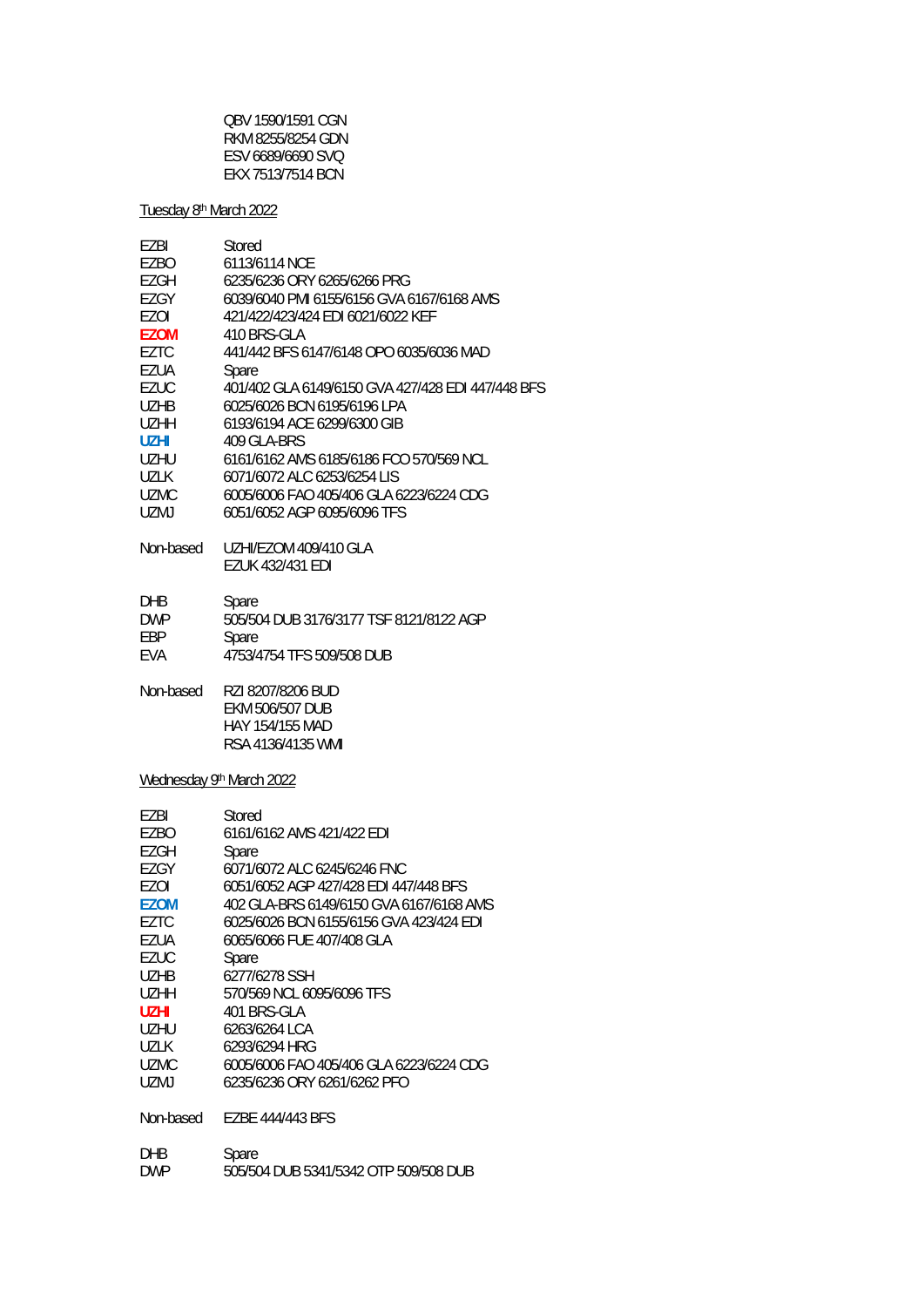EBP Spare<br>EVA 8296/8 8296/8297 ALC 4755/4756 ACE

| Non-based | RZH 7227/7226 KRK |
|-----------|-------------------|
|           | RKI 8213/8212 WRO |
|           | RKU 8217/8216 POZ |
|           | EBW 506/507 DUB   |
|           | OBH 8263/8262 BGY |
|           | EVS 7513/7514 BCN |

### Thursday 10th March 2022

| F7BI        | Stored                                            |
|-------------|---------------------------------------------------|
| EZBO        | 6235/6236 ORY 6275/6276 KRK 429/430 EDI           |
| <b>EZBX</b> | 409 GLA-BRS                                       |
| EZGH        | 410 BRS-GLA                                       |
| EZGX        | 448 BFS-BRS                                       |
| EZGY        | 6161/6162 AMS 6021/6022 KEF 447 BRS-BFS           |
| EZOI        | 6071/6072 ALC 445/446 BFS 6141/6142 TLS           |
| EZOM        | Spare                                             |
| EZTC        | 6025/6026 BCN 6155/6156 GVA 6167/6168 AMS         |
| EZUA        | Spare                                             |
| EZUC        | 421/422 EDI 6291/6292 LYS 427/428 EDI 407/408 GLA |
| U7HB        | 6193/6194 ACF 6299/6300 GIB                       |
| U7HH        | 6253/6254 LIS 6225/6226 CDG 570/569 NCL           |
| UZHU        | 6039/6040 PMI 415/416 INV 6159/6160 GVA           |
| UZLK        | 441/442 BFS 6147/6148 OPO 6035/6036 MAD           |
| <b>UZMC</b> | 6005/6006 FAO 405/406 GLA 6223/6224 CDG           |
| UZMJ        | 6051/6052 AGP 6095/6096 TFS                       |
| Non-based   | ING 6166/6165 AMS                                 |

| 1 1011 NUJUM |                       |
|--------------|-----------------------|
|              | EZBX/EZGH 409/410 GLA |

| Spare |
|-------|
|       |

| <b>DWP</b> | 509/508 DUB |
|------------|-------------|
|            |             |

|            | - <b>-</b> - - |
|------------|----------------|
| <b>DWP</b> | 509/508 DUB    |
| FBP        | 4753/4754 TFS  |

| EVA | 505/504 DUB 2798/2799 RIX 8248/8249 FAO |  |  |
|-----|-----------------------------------------|--|--|
|     |                                         |  |  |

Non-based DPK 154/155 MAD QCQ 1177/1176 MXP RZK 8207/8206 BUD HGW 506/507 DUB RZE 4136/4135 WMI DYV 8122/8121 AGP

### Friday 11th March 2022

| F7BI                          | Stored                                              |
|-------------------------------|-----------------------------------------------------|
| EZBO                          | 6161/6162 AMS 6265/6266 PRG 407/408 GLA             |
| EZBX                          | Spare                                               |
| EZGX                          | 6149/6150 GVA 415/416 INV 6035/6036 MAD             |
| F70I                          | 6025/6026 BCN 405/406 GLA                           |
| F70M                          | 6253/6254 LIS 570/569 NCL                           |
| <b>F7TC</b>                   | 6225/6226 CDG 457/458 IOM 6223 BRS-CDG              |
| F7TT                          | 6224 CDG-BRS                                        |
| F7UA                          | 6235/6236 ORY 423/424 EDI 6141/6142 TLS 572/571 NCL |
| F7UC                          | 401/402 GLA 6085/6086 BSL                           |
| U <sub>7</sub> H <sub>R</sub> | 6275/6276 KRK 3362/3361 VCE 429/430 EDI             |
| <b>UZHH</b>                   | 6295/6296 INN 6185/6186 FCO 447/448 BFS             |
| <b>UZHO</b>                   | 6168 AMS-BRS                                        |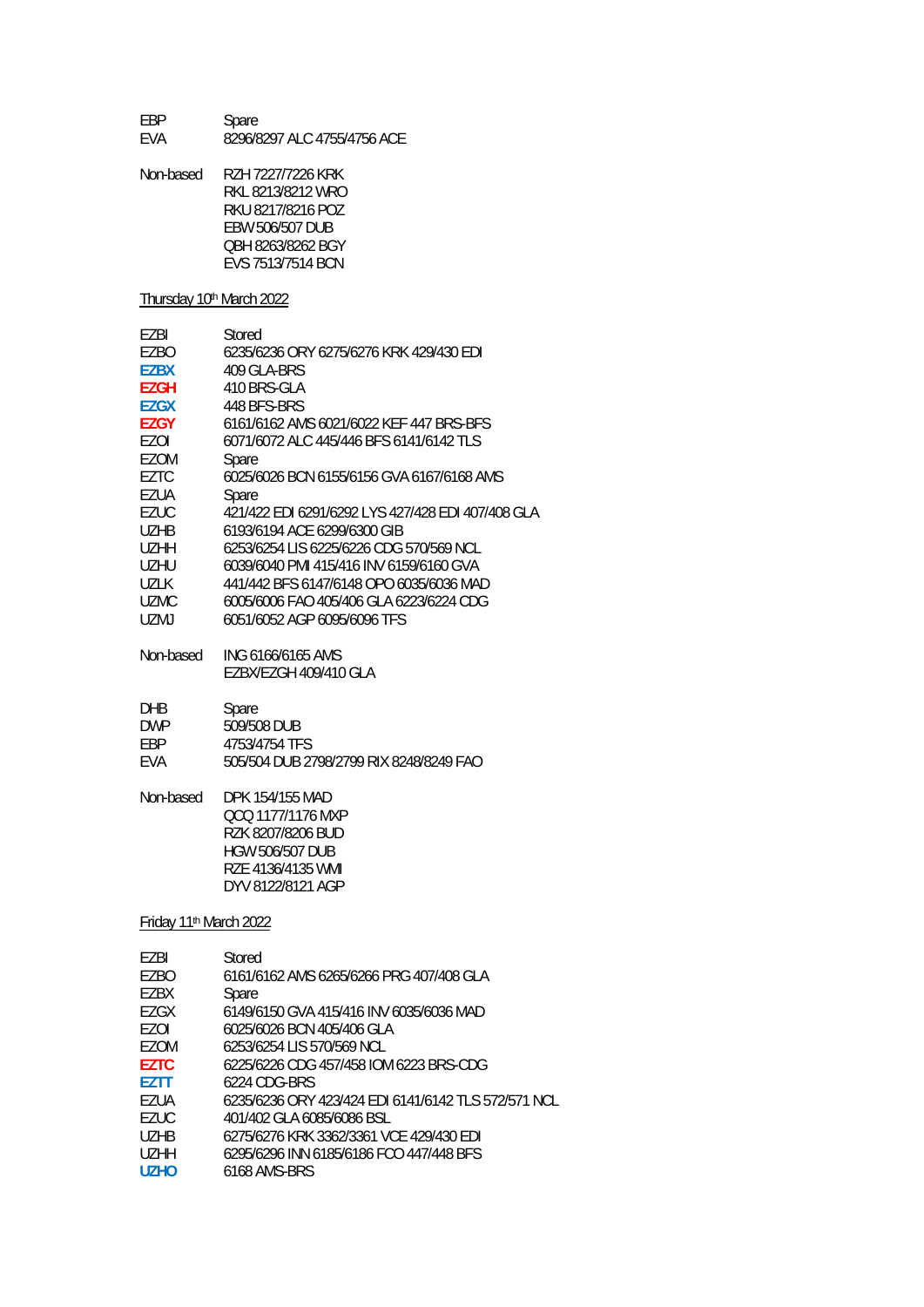| UZHU. | 6071/6072 ALC 425/426 EDI 6167 BRS-AMS |
|-------|----------------------------------------|
| UZLK  | 6073/6074 ALC (20:35/01:24)            |
| UZMC. | 6051/6052 AGP 6095/6096 TFS            |
| UZMJ. | 6005/6006 FAO 6155/6156/6159/6160 GVA  |

| Non-based | <b>UZHX 442/441 BFS</b> |
|-----------|-------------------------|
|           | EZUW 409/410 GLA        |
|           | EZBU 432/431 EDI        |

| <b>DHR</b> | 8262/8263 BGY 4899/4900 TRN 8121/8122 AGP |
|------------|-------------------------------------------|
| <b>DWP</b> | 8224/8225 R7F 8202/8203 NOC 4440/4441 VLC |
| FRP        | 4135/4136 WMI 4755/4756 ACF               |
| <b>FVA</b> | 7226/7227 KRK 8254/8255 GDN 509/508 DUB   |

Non-based EKG 504/505 DUB LOM 7306/7307 VIE EKN 6689/6690 SVQ RSZ 8682/8681 KUN DPZ 8297/8296 ALC EFH 506/507 DUB DWW 7513/7514 BCN QEG 1590/1591 CGN

## Saturday 12th March 2022

| EZBI        | Stored                                                        |
|-------------|---------------------------------------------------------------|
| EZBO        | Spare                                                         |
| <b>EZBX</b> | 403 BRS-GLA                                                   |
| <b>EZGH</b> | 404 GLA-BRS 6255/6256/6257/6258 SZG                           |
| EZGX        | 6149/6150 GVA 6153 BRS-GVA 1493/1494 GVA-BHX-GVA 6158 GVA-BRS |
| EZOI        | Spare                                                         |
| <b>EZOM</b> | 6151/6152 GVA                                                 |
| EZTT        | 6103/6104/6105/6106 GNB                                       |
| EZUA        | 6161/6162 AMS 6235/6236 ORY 6095/6096 TFS                     |
| <b>EZUC</b> | 6113/6114 NCE 6261 BRS-PFO 6262 PFO-LGW                       |
| <b>UZHB</b> | 421/422 EDI 6277/6278 SSH                                     |
| <b>UZHH</b> | 6065/6066 FUE 6245/6246 FNC                                   |
| <b>UZHO</b> | 6193/6194 ACE 6019/6020 SOF                                   |
| <b>UZLK</b> | 6147/6148 OPO 6293/6294 HRG                                   |
| <b>UZMC</b> | 6071/6072 ALC 6195 BRS-LPA 6196 LPA-LGW                       |
| UZMJ        | 6291/6292 LYS 6155/6156 GVA 6159 BRS-GVA 6160 GVA-LGW         |
| Non-based   | INB 3841/3842 CDG                                             |
|             | EZBE 444/443 BFS                                              |
|             | IVE 6168/6167 AMS                                             |
|             | IJL 3527/3528 CDG                                             |
| <b>DHB</b>  | 505 BRS-DUB                                                   |
| <b>DLH</b>  | 504 DUB-BRS 1027/1028 GNB 4757/4758 LPA                       |
| <b>DWP</b>  | 6060/6059 SOF 8262/8263 BGY                                   |
| EBP         | 4753/4754 TFS 8296 BRS-ALC 8297 ALC-STN                       |
| <b>EVA</b>  | 8121/8122 AGP 3176/3177 TSF 7514/7513 BCN                     |
| Non-based   | <b>DLH/DHB 504/505 DUB</b>                                    |
|             | RKW 8207/8206 BUD                                             |
|             | DPL 506/507 DUB                                               |
|             | DLV 154/155 MAD                                               |
|             | RKK 8217/8216 POZ                                             |
|             | RZE 4136/4135 WMI                                             |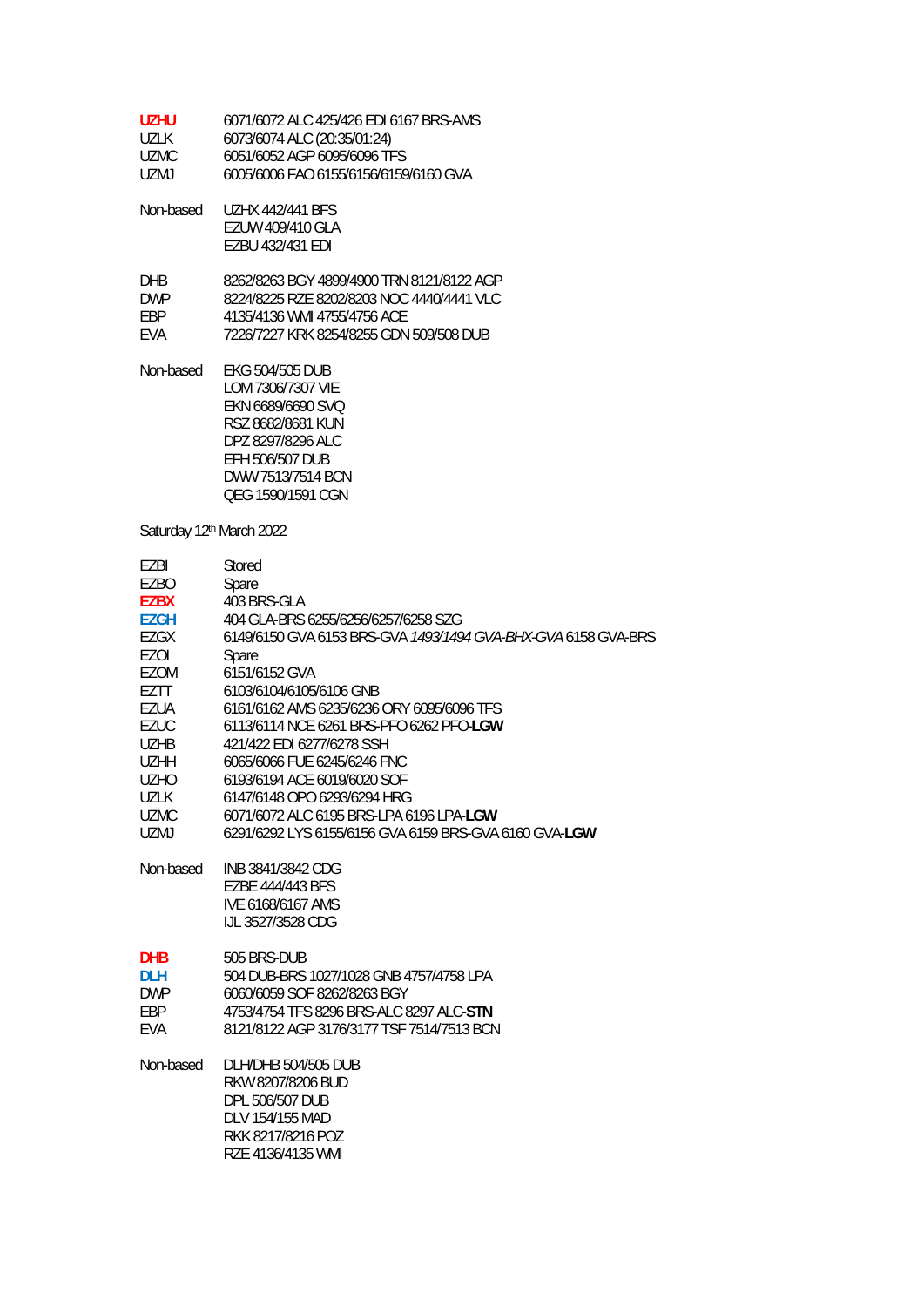### Sunday 13<sup>th</sup> March 2022

| EZBI        | Stored                                    |
|-------------|-------------------------------------------|
| F7BO        | 6299/6300 GIB 405/406 GLA 6141/6142 TLS   |
| EZGH        | Spare                                     |
| FZGX        | 6025/6026 BCN 6071/6072 ALC 447/448 BFS   |
| F70I        | 6021/6022 KEF 425/426 EDI 6223/6224 CDG   |
| <b>FZOM</b> | 6295/6296 INN 6155/6156 GVA 423/424 FDI   |
| F7TT        | 6235/6236 ORY 6185/6186 FCO 407/408 GLA   |
| EZUA        | 6153/6154 GVA 6007/6008 FAO 6167/6168 AMS |
| <b>FZUC</b> | 9015 LGW-BRS                              |
| <b>UZHB</b> | 6051/6052 AGP 568/567 NCL 6275/6276 KRK   |
| <b>UZHH</b> | 6095/6096 TFS                             |
| UZHO        | 6253/6254 LIS 6165/6166 AMS 415/416 INV   |
| 1171 K      | 6039/6040 PML 445/446 BES 6035/6036 MAD   |
| UZMC.       | 9004 LGW-BRS 6151/6150 GVA 6159/6160 GVA  |
| UZMJ        | 9001 LGW-BRS 6149/6152 GVA 429/430 FDL    |
|             |                                           |
| Non-based   | EZDI 442/441 BFS                          |
|             | EZBX 409/410 GLA                          |

| DI H       | 7226/7227 KRK 8202/8203 NOC 8296/8297 ALC            |
|------------|------------------------------------------------------|
| <b>DWP</b> | 3176/3177 TSF 5341/5342 OTP                          |
| FRP        | 13 STN-BRS (8297 divert) 8248/8249 FAO 8121/8122 AGP |
| FVA        | 4755/4756 ACE 2798/2799 RIX                          |

Non-based QDJ 1177/1176 MXP DHW 506/507 DUB RKL 8213/8212 WRO LOO 7306/7307 VIE RZL 8207/8206 BUD EKG 508/509 DUB

#### Monday 14<sup>th</sup> March 2022

| EZBI        | 9002 BRS-BRS                                      |
|-------------|---------------------------------------------------|
| EZBO        | Spare                                             |
| EZGH        | 6161/6162 AMS 403/404 GLA 427/428 EDI 447/448 BFS |
| EZGX        | 6225/6226 CDG 415/416 INV 6073/6074 ALC           |
| F70I        | Spare                                             |
| <b>EZOM</b> | 401/402 GLA 570/569 NCL 425/426 EDI 6159/6160 GVA |
| EZTT        | 6235/6236 ORY 6155/6156 GVA 6167 BRS-AMS          |
| F7UA        | Spare                                             |
| <b>EZUC</b> | 441/442 BFS 6275/6276 KRK 6111/6112 NCE           |
| <b>EZWU</b> | 6168 AMS-BRS                                      |
| UZHB        | (6245/6246 FNC cancelled) 6253/6254 LIS           |
| <b>UZHH</b> | 6149/6150 GVA 457/458 IOM 6185/6186 FCO           |
| UZHO        | 6025/6026 BCN 3362/3361 VCE 572/571 NCL           |
| 1171 K      | 421/422/423/424 EDI 445/446 BFS 6141/6142 TLS     |
| <b>UZMC</b> | 6005/6006 FAO 405/406 GLA 6223/6224 CDG           |
| UZMJ        | 6051/6052 AGP 6095/6096 TFS                       |
| Non-based   | EZUW 409/410 GLA                                  |
| DLH         | 8224/8225 RZE 8121/8122 AGP                       |
| DI I        | 8682 KUN-BRS                                      |
| <b>DWP</b>  | 8262/8263 BGY 4440/4441 VLC 509/508 DUB           |
| EBP         | 8296/8297 ALC 4755/4756 ACE                       |

**EVA** 7226/7227 KRK 512/513 DUB 8681 BRS-KUN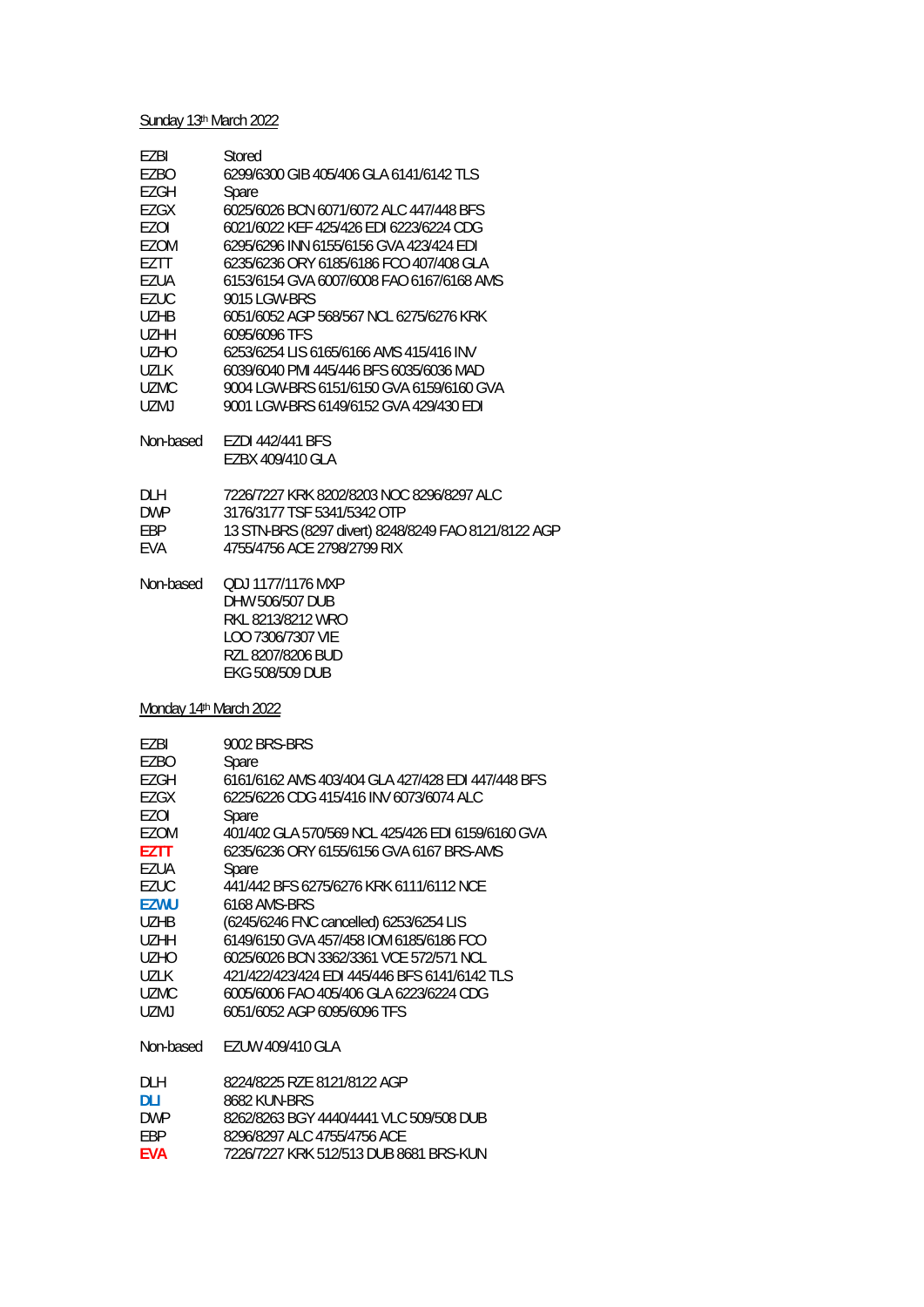DCZ 1593 MAN-NRN 1592 NRN-BRS 159 BRS-MAN

Non-based HEV 504/505 DUB HEZ 506/507 DUB QBV 1590/1591 CGN RSY 8255/8254 GDN EMN 6689/6690 SVQ ENX 7513/7514 BCN

Tuesday 15th March 2022

| F7BI<br>EZBO<br>EZGH | Stored<br>6235/6236 ORY 6265/6266 PRG 6113/6114 NCE<br>Spare |
|----------------------|--------------------------------------------------------------|
| EZGX                 | 421/422/423/424 EDI 6021/6022 KEF                            |
| F70I                 | 6071/6072 ALC 6253/6254 LIS                                  |
| EZOM                 | Spare                                                        |
| EZUA                 | 401/402 GLA 6149/6150 GVA 427/428 EDI 447/448 BFS            |
| EZUC                 | 405/406 GLA 6223/6224 CDG                                    |
| FZWU                 | 6039/6040 PML6155/6156 GVA 6167/6168 AMS                     |
| UZHB                 | 6025/6026 BCN 6195/6196 LPA                                  |
| <b>UZHH</b>          | 441/442 BFS 6147/6148 OPO 6035/6036 MAD                      |
| <b>UZHO</b>          | 6193/6194 ACF 6299/6300 GIB                                  |
| UZLK                 | 6161/6162 AMS 6185/6186 FCO 570/569 NCL                      |
| <b>UZMC</b>          | 6005/6006 FAO 6095/6096 TFS                                  |
| UZMJ                 | 6051/6052 AGP                                                |
| Non-based            | UZHI 409/410 GLA                                             |
|                      | EZTH 432/431 EDI                                             |

| -DI H      | 505/504 DUB 3176/3177 TSF 8121/8122 AGP |
|------------|-----------------------------------------|
| DI I       | Spare                                   |
| <b>DWP</b> | Spare                                   |
| FRP        | 4753/4754 TFS 509/508 DUB               |

| Non-based | RZI 8207/8206 BUD |  |
|-----------|-------------------|--|
|           |                   |  |

| EFI 506/507 DUB   |
|-------------------|
| DHD 154/155 MAD   |
| RKG 4136/4135 WML |
|                   |

Wednesday 16th March 2022

| <b>FZBI</b> | Stored                                  |
|-------------|-----------------------------------------|
| F7BO        | Spare                                   |
| F7GH        | 6025/6026 BCN 407/408 GLA               |
| F7GX        | 6235/6236 ORY 6261/6262 PFO             |
| F70I        | Spare                                   |
| F70M        | 6065/6066 FUE 6167/6168 AMS             |
| F7UA        | 427/428 FDI 447/448 BFS                 |
| <b>FZUC</b> | 6161/6162 AMS 421/422 FDI               |
| F7WU        | 6071/6072 ALC 6155/6156 GVA 423/424 FDI |
| U7HB        | 570/569 NCL 6293/6294 HRG               |
| U7HH        | 6277/6278 SSH                           |
| UZHO        | 6095/6096 TFS                           |
| 1171 K      | 6051/6052 AGP 6263/6264 LCA             |
| <b>UZMC</b> | 6005/6006 FAO 405/406 GLA 6223/6224 CDG |
| UZMJ        | 401/402 GLA 6149/6150 GVA 6245/6246 FNC |
|             |                                         |

Non-based EZBF 444/443 BFS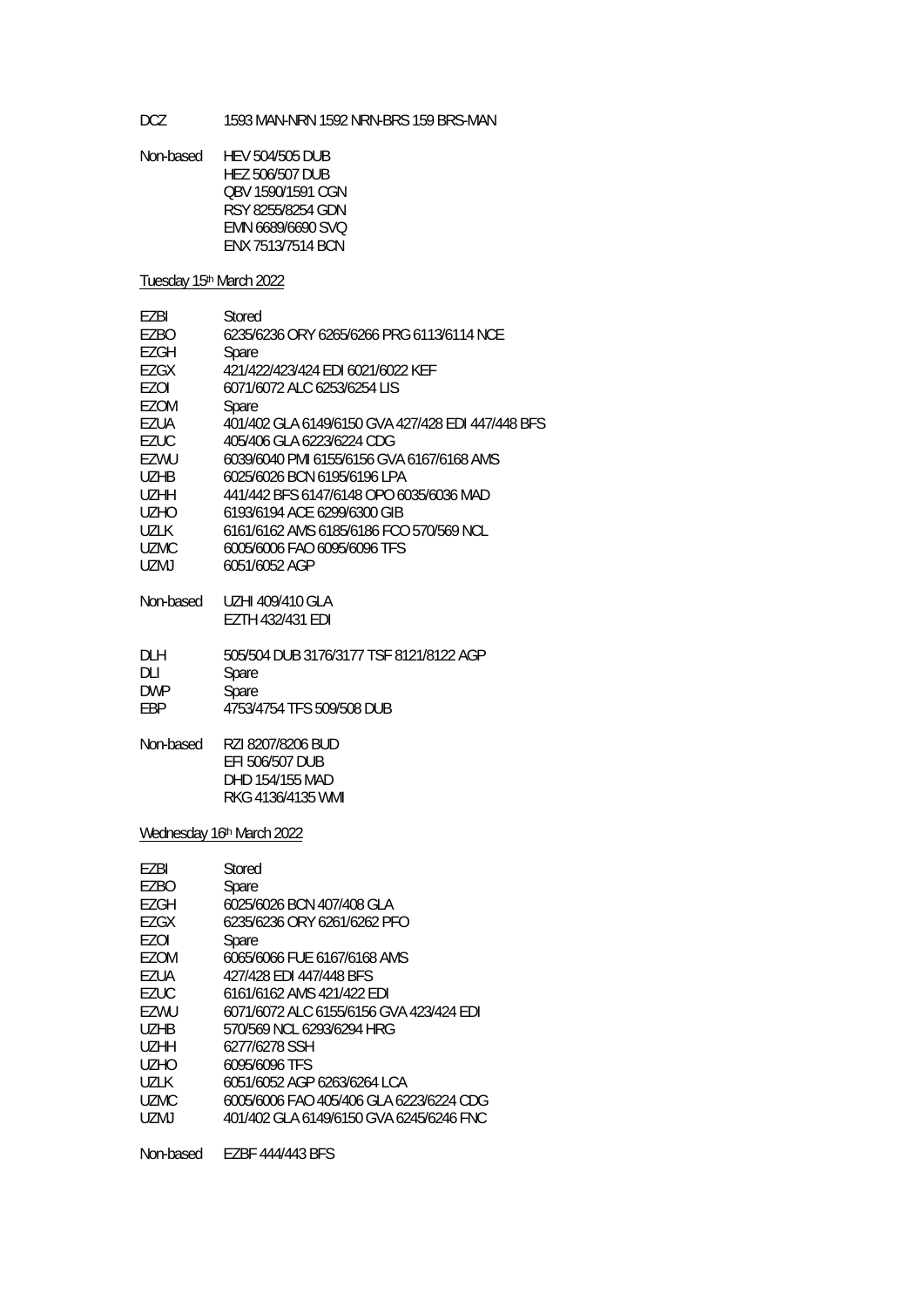| DLH<br>dli<br><b>DLY</b><br><b>DWP</b><br>EBP                                                                                                                                 | 505/504 DUB 5341/5342 OTP<br>8296 BRS-ALC<br>8297 ALC-BRS 4755/4756 ACE<br>509/508 DUB<br>Spare                                                                                                                                                                                                                                                                                                                                                                                                                   |
|-------------------------------------------------------------------------------------------------------------------------------------------------------------------------------|-------------------------------------------------------------------------------------------------------------------------------------------------------------------------------------------------------------------------------------------------------------------------------------------------------------------------------------------------------------------------------------------------------------------------------------------------------------------------------------------------------------------|
| Non-based                                                                                                                                                                     | RSU 7227/7226 KRK<br>RSP 8213/8212 WRO<br>RSH 8217/8216 POZ<br><b>HGW 506/507 DUB</b><br><b>QEI 8263/8262 BGY</b><br>EMC 7513/7514 BCN                                                                                                                                                                                                                                                                                                                                                                            |
| Thursday 17 <sup>th</sup> March 2022                                                                                                                                          |                                                                                                                                                                                                                                                                                                                                                                                                                                                                                                                   |
| EZBI<br>EZBO<br>EZGH<br>EZGX<br>EZOI<br><b>EZOM</b><br>EZTT<br>EZUA<br><b>EZUC</b><br><b>EZWU</b><br><b>UZHB</b><br><b>UZHH</b><br><b>UZHO</b><br>UZLK<br><b>UZMC</b><br>UZMJ | Stored<br>6235/6236 ORY<br>Spare<br>6275/6276 KRK 429/430 EDI<br>421/422 EDI 6291/6292 LYS 427/428 EDI 407/408 GLA<br>447/448 BFS<br>6168 AMS-BRS<br>6039/6040 PMI 415/416 INV 6159/6160 GVA<br>441/442 BES 6147/6148 OPO 6035/6036 MAD<br>6025/6026 BCN 6155/6156 GVA 6167 BRS-AMS<br>6071/6072 ALC 445/446 BFS 6141/6142 TLS<br>6161/6162 AMS 6021/6022 KEF<br>6193/6194 ACE 6299/6300 GIB<br>6253/6254 LIS 6225/6226 CDG 570/569 NCL<br>6005/6006 FAO 405/406 GLA 6223/6224 CDG<br>6051/6052 AGP 6095/6096 TFS |
| Non-based                                                                                                                                                                     | LSJ 6166/6165 AMS<br>EZUW 409/410 GLA                                                                                                                                                                                                                                                                                                                                                                                                                                                                             |
| DLH<br>DLY<br><b>DWP</b><br>EBP                                                                                                                                               | Spare<br>Spare<br>505/504 DUB 2798/2799 RIX 8248/8249 FAO<br>4753/4754 TFS 509/508/512/513 DUB                                                                                                                                                                                                                                                                                                                                                                                                                    |
| Non-based                                                                                                                                                                     | <b>EFH 154/155 DUB</b><br>QCO 1177/1176 MXP<br>RZK 8207/8206 BUD<br><b>HEW 506/507 DUB</b><br>RKB 4136/4135 WMI<br>DCO 8122/8121 AGP                                                                                                                                                                                                                                                                                                                                                                              |
| Friday 18th March 2022                                                                                                                                                        |                                                                                                                                                                                                                                                                                                                                                                                                                                                                                                                   |
| EZBI<br>EZBO<br>EZGH<br>EZGX<br>EZOI<br><b>EZOM</b><br>EZTT<br>EZUA<br><b>EZUC</b>                                                                                            | Stored<br>457/458 IOM<br>6235/6236 ORY 423/424 EDI 6141/6142 TLS 572/571 NCL<br>6149/6150 GVA 415/416 INV 6049/6050 AGP<br>6111/6112 NCE 6237/6238 BER<br>6025/6026 BCN 425/426 EDI 6167/6168 AMS<br>6295/6296 INN 6185/6186 FCO 447/448 BFS<br>Spare<br>6071/6072 ALC 405/406 GLA 6223/6224 CDG                                                                                                                                                                                                                  |

- UZHB 6253/6254 LIS 570/569 NCL 6073/6074 ALC
- UZHH 6161/6162 AMS 6265/6266 PRG 407/408 GLA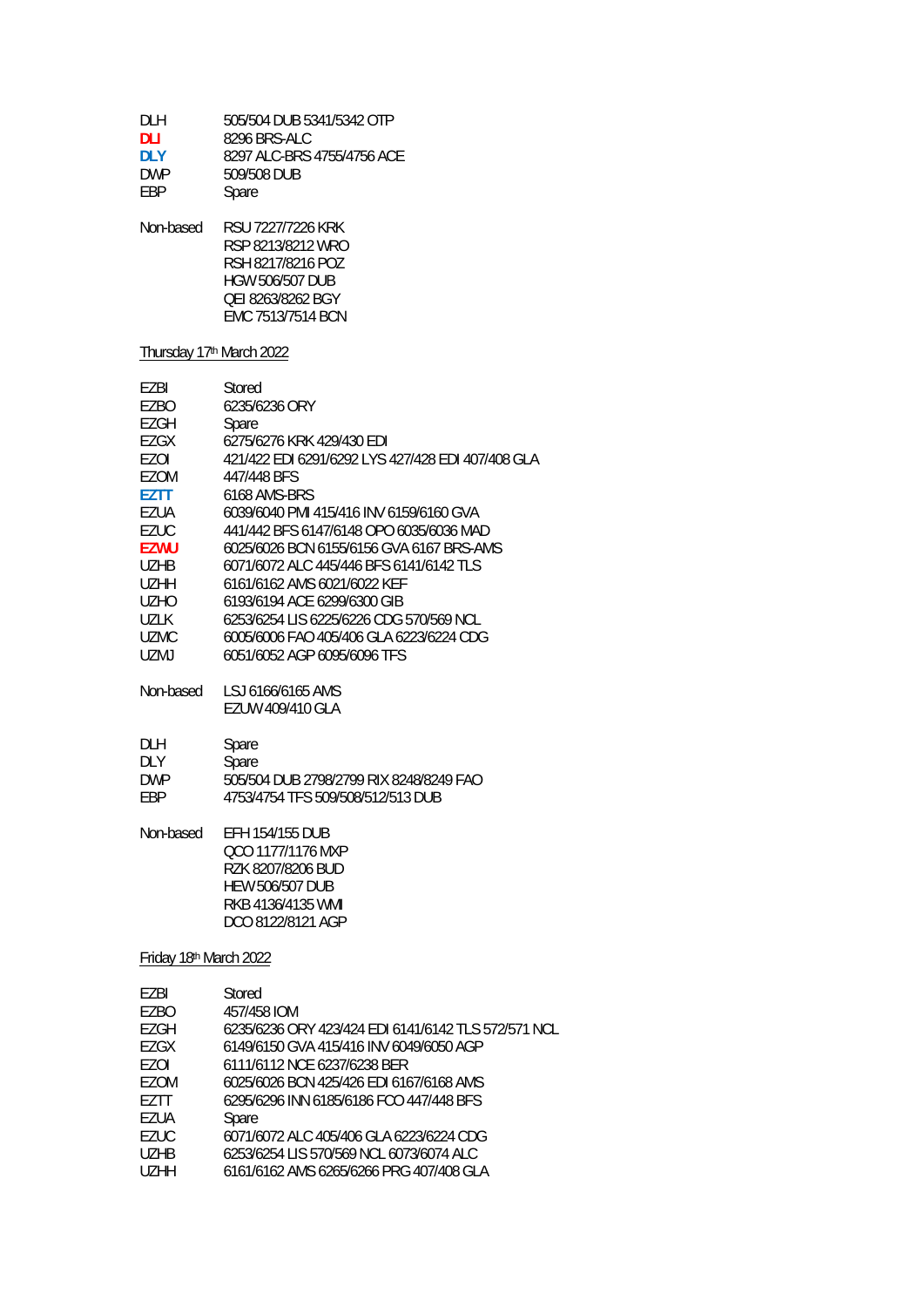| LIZHO. | 6275/6276 KRK 3362/3361 VCE 429/430 EDI |
|--------|-----------------------------------------|
| 1171 K | 401/402 GLA                             |
| UZMC.  | 6051/6052 AGP 6095/6096 TFS             |
| UZM L  | 6005/6006 FAO 6155/6156/6159/6160 GVA   |

| Non-based | EZBE 442/441 BFS |
|-----------|------------------|
|           | EZGY 409/410 GLA |
|           | EZBU 432/431 EDI |

| DI H       | 7226/7227 KRK 8254/8255 GDN 509/508 DUB       |
|------------|-----------------------------------------------|
| DI Y       | 8224/8225 RZE 507 BRS-DUB                     |
| <b>DWP</b> | 8262/8263 BGY 4899/4900 TRN 8121/8122 AGP     |
| FRP.       | 4135/4136 WMI 8202/8203 NOC (Tech on arrival) |
| <b>FVA</b> | 506 DUB-BRS 4755/4756 ACE                     |

EBC 31 STN-BRS 4440/4441 VLC 32 BRS-STN

Non-based EKP 504/505 DUB LMJ 7306/7307 VIE EKC 6689/6690 SVQ RSZ 8682/8681 KUN EFE 8297/8296 ALC EVA/DLY 506/507 DUB EMM 7513/7514 BCN QEI 1590/1591 CGN

## Saturday 19th March 2022

| EZBI<br>EZBO<br>EZGH<br>EZGX<br>EZOI<br>EZOM<br>EZTT<br>EZUA<br><b>EZUC</b><br><b>UZHB</b><br><b>UZHH</b><br><b>UZHO</b><br>UZLK<br><b>UZMC</b><br>UZMJ | Stored<br>6235/6236 ORY 6255/6256/6257/6258 SZG<br>Spare<br>6103/6104/6105/6106 GNB 6095/6096 TFS<br>6065/6066 FUE 6245/6246 FNC<br>6149/6150 GVA 403/404 GLA 6151/6152 GVA<br>Spare<br>6147/6148 OPO 6153 BRS-GVA 1493/1494 GVA-BHX-GVA 6158 GVA-BRS<br>Spare<br>421/422 EDI 6277/6278 SSH<br>6193/6194 ACE 6019/6020 SOF<br>6161/6162 AMS 6261/6262 PFO<br>6113/6114 NCE 6293/6294 HRG<br>6071/6072 ALC 6195/6196 LPA<br>6291/6292 LYS 6155/6156/6159/6160 GVA |
|---------------------------------------------------------------------------------------------------------------------------------------------------------|------------------------------------------------------------------------------------------------------------------------------------------------------------------------------------------------------------------------------------------------------------------------------------------------------------------------------------------------------------------------------------------------------------------------------------------------------------------|
| Non-based                                                                                                                                               | <b>IVV 3841/3842 CDG</b><br>F7BF 444/443 BFS<br>LSJ 6168/6167 AMS                                                                                                                                                                                                                                                                                                                                                                                                |
| <b>DLH</b><br><b>DWP</b><br><b>EBP</b><br><b>EFN</b><br><b>ENT</b><br><b>EVA</b>                                                                        | 1027/1028 GNB 3176/3177 TSF 7514/7513 BCN<br>8121/8122 AGP 155 BRS-MAD<br>4753 BRS-TFS<br>154 MAD-BRS 4757/4758 LPA<br>4754 TFS-BRS 8296/8297 ALC<br>6060/6059 SOF 8262/8263 BGY 509/508 DUB                                                                                                                                                                                                                                                                     |
| Non-based                                                                                                                                               | EVH 504/505 DUB<br>RKW 8207/8206 BUD<br>DPK 506/507 DUB<br>EFN/DWP 154/155 MAD<br>RKO 8217/8216 POZ                                                                                                                                                                                                                                                                                                                                                              |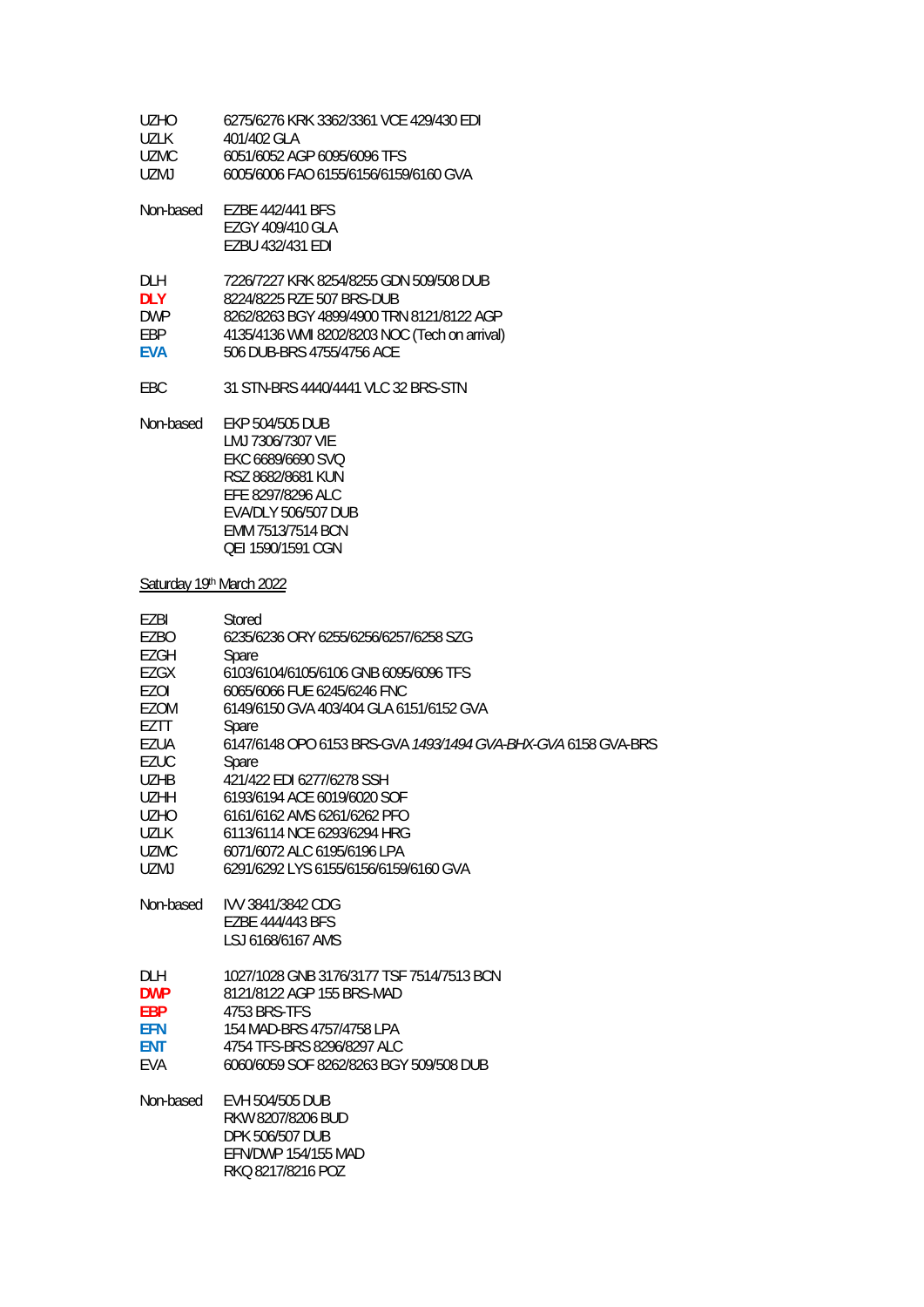### RKE 4136/4135 WMI

Sunday 20<sup>th</sup> March 2022

| EZBI                   | Stored                                            |
|------------------------|---------------------------------------------------|
| EZBO                   | Spare                                             |
| <b>EZGH</b>            | 405/406 GLA 6141/6142 TLS                         |
| EZGX                   | 6295/6296 INN 6155/6156 GVA 6223/6224 CDG         |
| EZOI                   | 6021/6022 KEF 425/426 EDI 6085/6086 BSL           |
| EZOM                   | Spare                                             |
| <b>EZPE</b>            | 446 BFS-BRS 6035/6036 MAD                         |
| <b>EZTT</b>            | 6039/6040 PMI 445 BRS-BFS                         |
| EZUA                   | 6235/6236 ORY 6007/6008 FAO 407/408 GLA           |
| <b>EZUC</b>            | 6299/6300 GIB                                     |
| <b>UZHB</b>            | 6157/6158 GVA 6075/6076 ALC 570/569 NCL           |
| <b>UZHH</b>            | 6025/6026 BCN 6071/6072 ALC 447/448 BFS           |
| <b>UZHO</b>            | 6051/6052 AGP 568/567 NCL 6167/6168 AMS           |
| <b>UZLK</b>            | 6253/6254 LIS 6165/6166 AMS 415/416 INV           |
|                        |                                                   |
| <b>UZMC</b>            | 6149/6152/6151/6150/6159/6160 GVA                 |
| <b>UZMJ</b>            | 6095/6098 TFS 429/430 EDI                         |
| Non-based              | EZBE 442/441 BFS                                  |
|                        | EZBX 409/410 GLA                                  |
|                        |                                                   |
| <b>DLH</b>             | 7226/7227 KRK 8202/8203 NOC 8296/8297 ALC         |
| EFN                    | 4755/4756 ACE 2798/2799 RIX                       |
| ENT                    | 8248/8249 FAO 8121/8122 AGP                       |
| EVA                    | 3176/3177 TSF 5341/5342 OTP                       |
|                        |                                                   |
| Non-based              | <b>QDK 1177/1176 MXP</b>                          |
|                        | DWG 506/507 DUB                                   |
|                        | RKL 8213/8212 WRO                                 |
|                        | LOQ 7306/7307 VIE                                 |
|                        | RZI 8207/8206 BUD                                 |
|                        | DHE 508/509 DUB                                   |
|                        |                                                   |
| Monday 21st March 2022 |                                                   |
|                        |                                                   |
| EZBI                   | Stored                                            |
| EZBO                   | 6161/6162 AMS 403/404 GLA 427/428 EDI 447/448 BFS |
| <b>EZGH</b>            | Spare                                             |
| EZGX                   | 425/426 EDI 6159/6160 GVA                         |
| <b>EZOI</b>            | 401/402 GLA 570/569/572/571 NCL                   |
| EZOM                   | 421/422/423/424 EDI 445/446 TFS 6141/6142 TLS     |
| <b>EZPE</b>            | 441/442 BFS 6275/6276 KRK 6035/6036 MAD           |
| EZUA                   | 6025/6026 BCN 3362/3361 VCE                       |
| <b>EZUC</b>            | Spare                                             |
| <b>UZHB</b>            | 6245/6246 FNC 6253/6254 LIS                       |
| <b>UZHH</b>            | 6235/6236 ORY 6155/6156 GVA 6167 BRS-AMS          |
| <b>UZHO</b>            | 6149/6150 GVA 457/458 IOM 6185/6186 FCO           |
| <b>UZHZ</b>            | 6168 AMS-BRS                                      |
| <b>UZLK</b>            | 6225/6226 CDG 415/416 INV 6073/6074 ALC           |
| <b>UZMC</b>            | 6005/6006 FAO 405/406 GLA 6223/6224 CDG           |
| <b>UZMJ</b>            | 6051/6052 AGP 6095/6096 TFS                       |
| Non-based              | EZUW 409/410 GLA                                  |
|                        |                                                   |
| DLH                    | 8224/8225 RZE 8681/8682 KUN                       |
| EFN                    | 7226/7227 KRK 4755/4756 ACE                       |
| ENT                    | 8296/8297 ALC 8121/8122 AGP                       |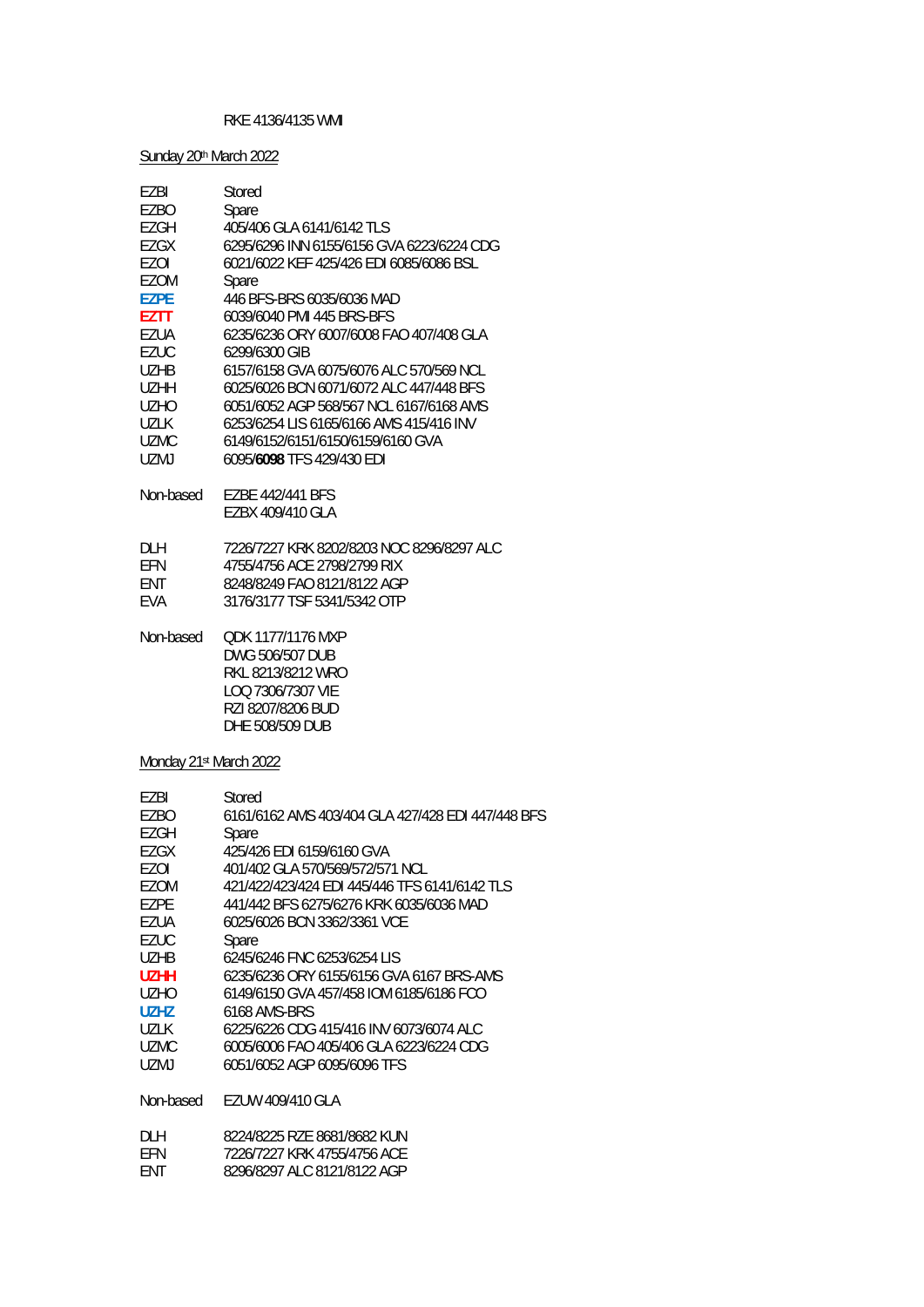EVA 8262/8263 BGY 4440/4441 VLC 509/508 DUB

Non-based HEV 504/505 DUB HEZ 506/507 DUB QBV 1590/1591 CGN RSY 8255/8254 GDN EXD 6689/6690 SVQ DPF 7513/7514 BCN

Tuesday 22nd March 2022

| <b>FZBI</b>                   | Stored                                    |
|-------------------------------|-------------------------------------------|
| F7BO                          | Spare                                     |
| EZGH                          | 6235/6236 ORY 6265/6266 PRG 6113/6114 NCE |
| EZGX                          | Spare                                     |
| F70I                          | 401/402 GLA 6149/6150 GVA 6253/6254 LIS   |
| EZOM                          | 6161/6162 AMS 6185/6186 FCO 570/569 NCL   |
| F7PF                          | Spare                                     |
| EZUA                          | 6071/6072 ALC 427/428 EDI 447/448 BFS     |
| EZUC                          | 421/422/423/424 FDI 6021/6022 KFF         |
| U7HB                          | 6039/6040 PML 6155/6156 GVA 6167 BRS-AMS  |
| U <sub>7</sub> H <sub>O</sub> | 6025/6026 BCN 6195/6196 LPA               |
| U7HY                          | 6168 AMS-BRS                              |
| U7H7                          | 441/442 BFS 6147/6148 OPO 6035/6036 MAD   |
| <b>U71K</b>                   | 6193/6194 ACE 6299/6300 GIB               |
| <b>UZMC</b>                   | 6005/6006 FAO 405/406 GLA 6223/6224 CDG   |
| <b>UZMJ</b>                   | 6051/6052 AGP 6095/6096 TFS               |
|                               |                                           |

Non-based UZHR 409/410 GLA UZHS 432/431 EDI

| <b>DLH</b> | 505/504 DUB 3176/3177 TSF 8121/8122 AGP |
|------------|-----------------------------------------|
| EFN        | 4753/4754 TFS 509/508 DUB               |
| <b>FNT</b> | Spare                                   |
| EVA        | Spare                                   |

Non-based RZI 8207/8206 BUD EXF 506/507 DUB EVE 154/155 MAD RKE 4136/4135 WMI

Wednesday 23rd March 2022

| EZBI   | Stored                                  |
|--------|-----------------------------------------|
| EZBO   | 6025/6026 BCN 427/428 EDI 447/448 BFS   |
| EZGH   | Spare                                   |
| F7GX   | Spare                                   |
| F70I   | 6161/6162 AMS 421/422 EDI               |
| F70M   | 3528/3527 CDG 6095/6096 TFS             |
| F7PF   | 401/402 GLA 6149/6150 GVA 6245/6246 FNC |
| EZUA   | 6071/6072 ALC 6155/6156 GVA 407/408 GLA |
| F7UC.  | 423/424 FDI                             |
| UZHO   | 6065/6066 FUE 6167/6168 AMS             |
| U7HY   | 6277/6278 SSH                           |
| U7H7   | 6051/6052 AGP 6263/6264 LCA             |
| 1171 K | 570/569 NCL 6293/6294 HRG               |
| UZMC.  | 6005/6006 FAO 405/406 GLA 6223/6224 CDG |
| UZMJ   | 6235/6236 ORY 6261/6262 PFO             |
|        |                                         |

Non-based EZDF 444/443 BFS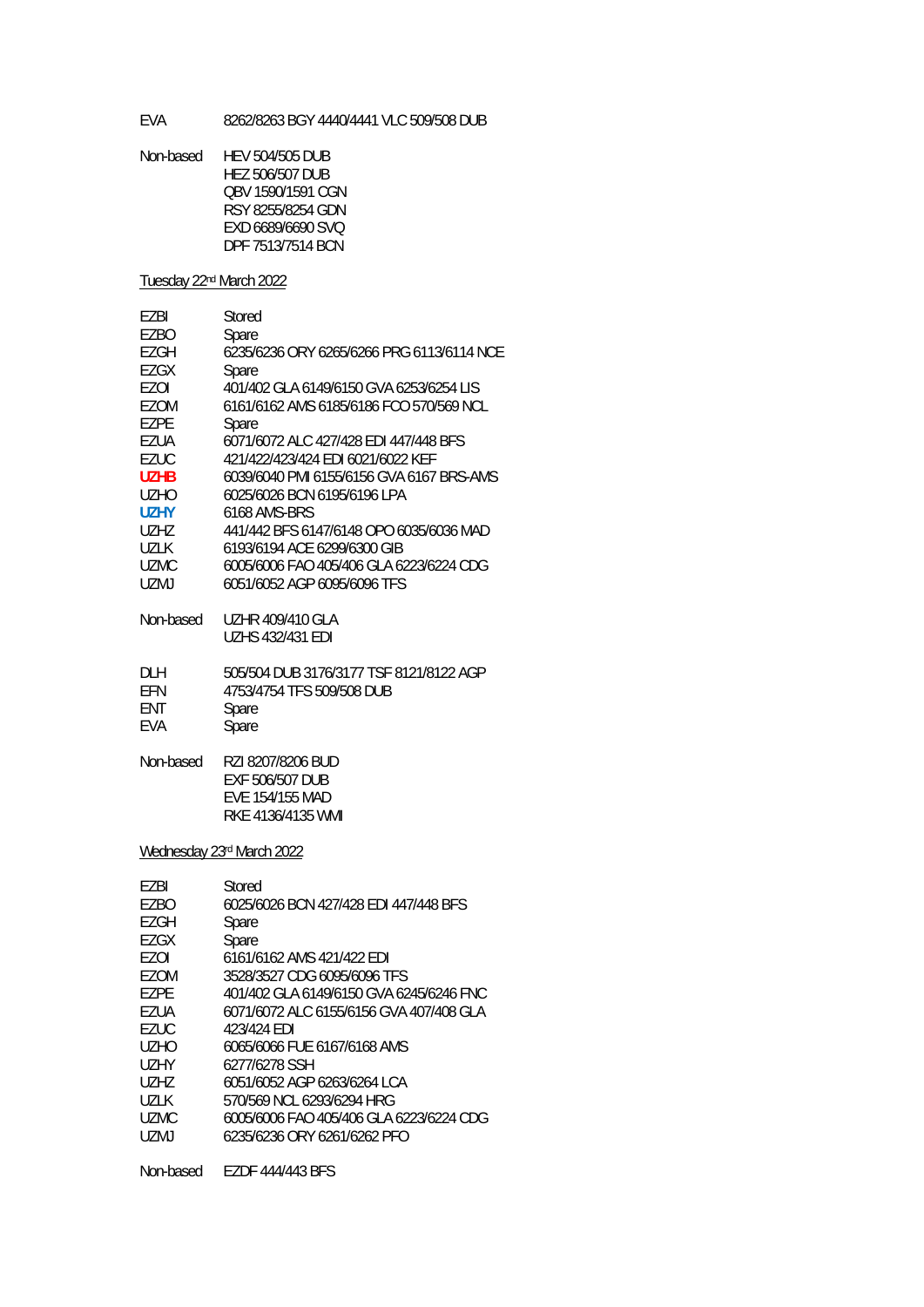| <b>DLH</b> | Spare                                  |
|------------|----------------------------------------|
| <b>FFN</b> | Spare                                  |
| <b>FNT</b> | 505/504 DUB 5341/5342 OTP 509/508 DUB  |
| <b>FVA</b> | 8296/8297 ALC 4755/4756 ACF            |
| Non-based  | RZD 7227/7226 KRK<br>RSP 8213/8212 WRO |

 RSD 8217/8216 POZ HEV 506/507 DUB VUW 8263/8262 BGY EFX 7513/7514 BCN

### Thursday 24<sup>th</sup> March 2022

| EZBI                   | Stored                                              |
|------------------------|-----------------------------------------------------|
| EZBO                   | 441/442 BFS 6147/6148 OPO                           |
| <b>EZGH</b>            | 6235/6236 ORY 6275/6276 KRK 407/408 GLA             |
| <b>EZGX</b>            | 6161/6162 AMS 6021/6022 KEF 447 BRS-BFS             |
| EZOI                   | 6039/6040 PMI 415/416 INV 6159/6160 GVA             |
| <b>EZOM</b>            | Spare                                               |
| <b>EZPE</b>            | Spare                                               |
| <b>EZTV</b>            | 448 BFS-BRS                                         |
| EZUA                   | 6071/6072 ALC 445/446 BFS 6141/6142 TLS             |
| <b>EZUC</b>            | 6025/6026 BCN 6155/6156 GVA 6167/6168 AMS           |
| <b>UZHO</b>            | 421/422 EDI 6291/6292 LYS 427/428/429/430 EDI       |
| <b>UZHY</b>            | 6193/6194 ACE 6299/6300 GIB                         |
| <b>UZHZ</b>            | 6035/6036 MAD                                       |
| <b>UZLK</b>            | 6253/6254 LIS 6225/6226 CDG 570/569 NCL             |
| <b>UZMC</b>            | 6005/6006 FAO 405/406 GLA 6223/6224 CDG             |
| <b>UZMJ</b>            | 6051/6052 AGP 6095/6096 TFS                         |
| Non-based              | LQP 6166/6165 AMS                                   |
|                        | UZHR 409/410 GLA                                    |
| DLH                    | Spare                                               |
| EFN                    | Spare                                               |
| <b>ENT</b>             | 4753/4754 TFS 509/508 DUB                           |
| EVA                    | 505/504 DUB 2798/2799 RIX 8248/8249 FAO             |
| Non-based              | DYF 154/155 MAD                                     |
|                        | QDF 1177/1176 MXP                                   |
|                        | RSU 8207/8206 BUD                                   |
|                        | <b>HEV 506/507 DUB</b>                              |
|                        | RKC 4136/4135 WMI                                   |
|                        | DCW 8122/8121 AGP                                   |
| Friday 25th March 2022 |                                                     |
| <b>EZBI</b>            | Stored                                              |
| EZBO                   | 6141/6142 TLS 572/571 NCL                           |
| <b>EZGH</b>            | 6235/6236 ORY 423/424 EDI                           |
| <b>EZOI</b>            | 401/402 GLA 6085/6086 BSL 457/458 IOM 6237/6238 BER |
| EZOM                   | 6025/6026 BCN 405/406 GLA 6223/6224 CDG             |
| EZPE                   | 6071/6072 ALC 425/426 EDI 6167/6168 AMS             |

EZTV 6161/6162 AMS 6265/6266 PRG 407/408 GLA<br>EZUA 6295/6296 INN

- EZUA 6295/6296 INN<br>EZUC Spare
- EZUC Spare<br>UZHO 6149 E
- **UZHO** 6149 BRS-GVA<br>UZHY 6275/6276 KRK
- UZHY 6275/6276 KRK 3362/3361 VCE 429/430 EDI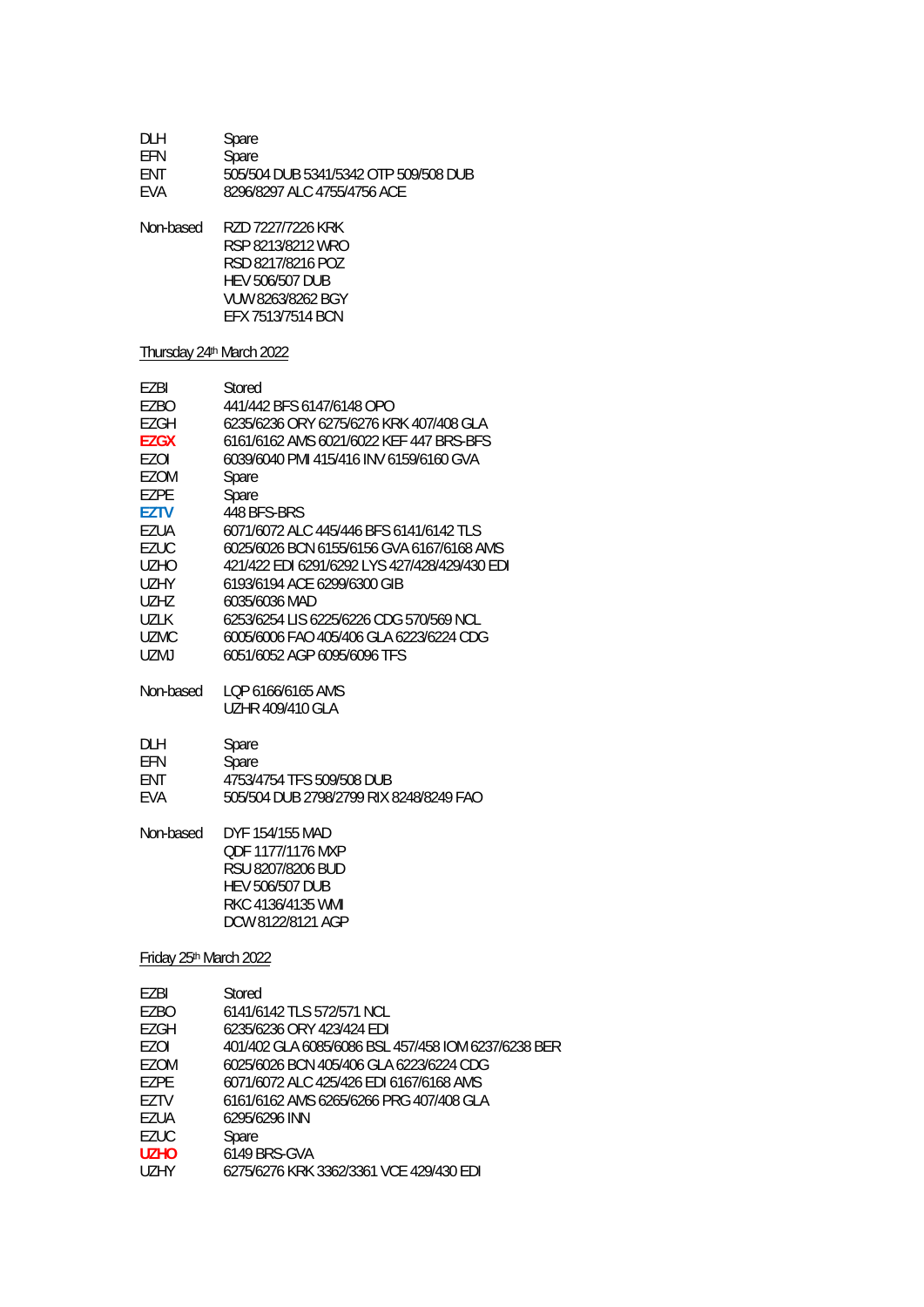| UZHZ.  | 6185/6186 FCO 447/448 BFS               |
|--------|-----------------------------------------|
| UZI D  | 6150 GVA-BRS 415/416 INV 6049/6050 AGP  |
| 1171 K | 6253/6254 LIS 570/569 NCL 6073/6074 ALC |
| TIZMC. | 6051/6052 AGP 6095/6096 TFS             |
| UZM L  | 6005/6006 FAO 6155/6156/6159/6160 GVA   |

Non-based EZDF 442/441 BFS EZUW 409/410 GLA EZBU 432/431 EDI

| DI H       | 8262/8263 BGY 4899/4900 TRN 8121/8122 AGP |
|------------|-------------------------------------------|
| <b>FFN</b> | 4135/4136 WMI 4755/4756 ACF               |
| <b>FNT</b> | 8224/8225 RZE 8202/8203 NOC 4440/4441 VLC |
| <b>FVA</b> | 7226/7227 KRK 8254/8255 GDN 509/508 DUB   |

Non-based DHV 504/505 DUB LAJ 7306/7307 VIE EKC 6689/6690 SVQ RSX 8682/8681 KUN EBI 8297/8296 ALC DWR 506/507 DUB EMD 7513/7514 BCN QEI 1590/1591 CGN

Saturday 26th March 2022

| EZBI<br>EZBO | Stored<br>403/404 GLA 6255/6256 SZG                        |
|--------------|------------------------------------------------------------|
| EZGH         | 6257/6258 SZG                                              |
| EZOI         | 6065/6066 FUE 6245/6246 FNC                                |
| EZOM         | Spare                                                      |
| EZPE         | 6149/6150 GVA 6095/6096 TFS                                |
| EZTV         | 6161/6162 AMS 6235/6236 ORY                                |
| EZUA         | 6153 BRS-GVA 1493/1494 GVA-BHX-GVA 6158 GVA-BRS            |
| EZUC         | 6147/6148 OPO 6105/6106 GNB 6151/6152 GVA                  |
| UZHY         | 421/422 EDI 6277/6278 SSH                                  |
| UZHZ         | 6103/6104 GNB 6261/6262 PFO                                |
| <b>UZLD</b>  | 6193/6194 ACE 6019/6020 SOF                                |
| UZLK         | 6113/6114 NCE 6293/6294 HRG                                |
| <b>UZMC</b>  | 6071/6072 ALC 6195/6196 LPA                                |
| UZMJ         | 6291/6292 LYS 6155/6156/6159/6160 GVA                      |
| Non-based    | INH 3841/3842 CDG                                          |
|              | EZBF 444/443 BFS                                           |
|              | LSJ 6168/6167 AMS                                          |
| DLH          | 1027/1028 GNB 3176/3177 TSF 7514/7513 BCN                  |
| EFN          | 4753/4754 TFS 8296/8297 ALC                                |
| ENT          | 6060/6059 SOF 8262/8263 BGY 9294 BRS-LBA (Down to 3 based) |
| EVA          | 8121/8122 AGP 4757/4758 LPA                                |
| Non-based    | DYN 504/505 DUB                                            |
|              | RZI 8207/8206 BUD                                          |
|              | <b>HGW 506/507 DUB</b>                                     |
|              | EVR 154/155 MAD                                            |
|              | RSD 8217/8216 POZ                                          |
|              | RZC 4136/4135 WMI                                          |

Sunday 27<sup>th</sup> March 2022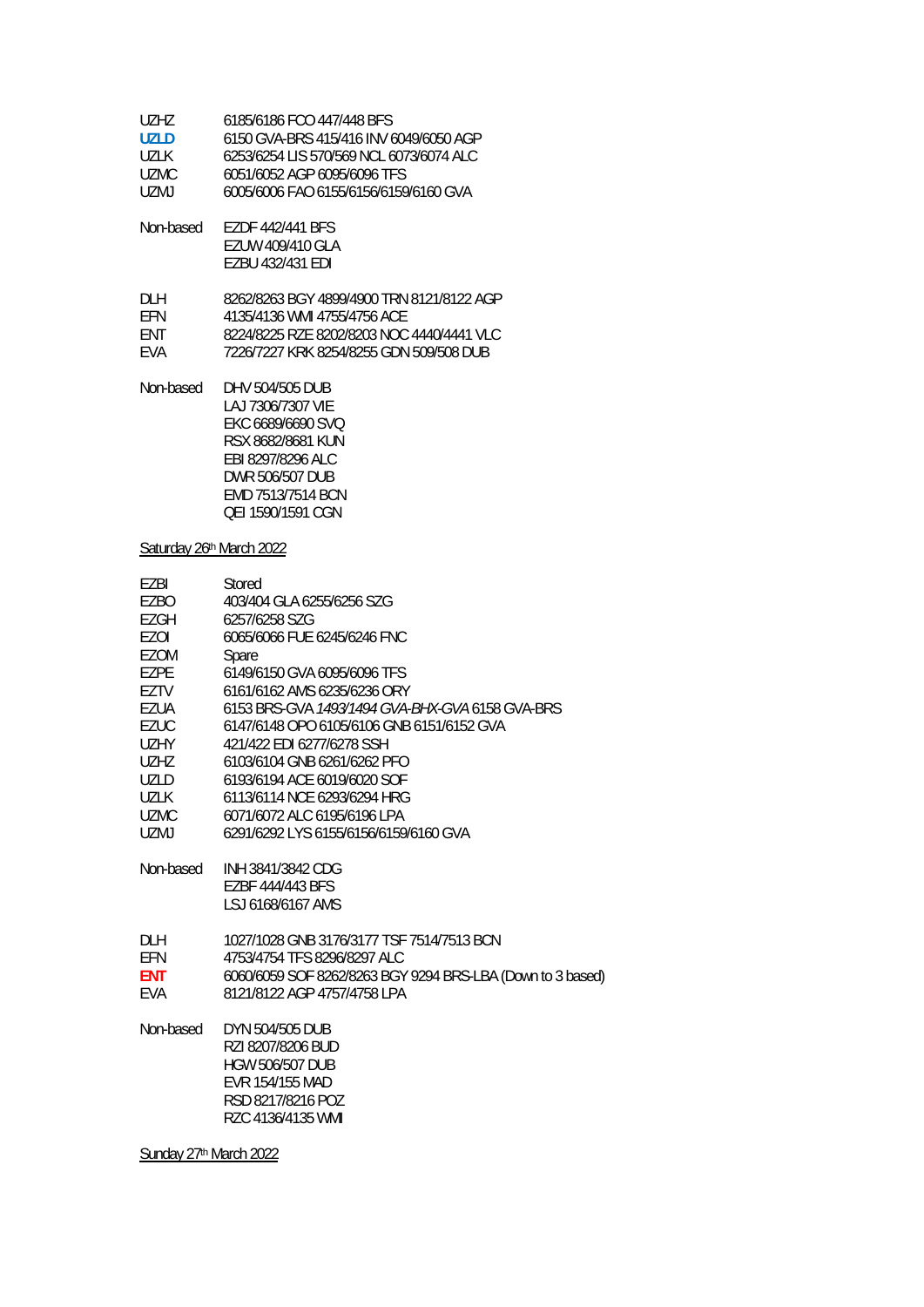| EZBI                               | Stored                                                                                                                         |
|------------------------------------|--------------------------------------------------------------------------------------------------------------------------------|
| EZBO                               | 6241/6242 BIO 6161/6162 AMS 427/428 EDI 407/408 GLA                                                                            |
| <b>EZGH</b>                        | 6197/6198 MXP 6083/6084 BSL 6029/6030 BCN                                                                                      |
| EZOI                               | 6253/6254 LIS 409/410 GLA 6185/6186 FCO                                                                                        |
| <b>EZOM</b>                        | 6015/6014 RMU 6237/6238 BER 6157/6158 GVA                                                                                      |
| EZPE                               | 6189/6190 PSA 6251/6252 DBV 449/450 BFS                                                                                        |
| EZTV                               | 6051/6052 AGP 6211/6212 CFU                                                                                                    |
| <b>EZUA</b>                        | 6071/6072 ALC 568/567 NCL 6167/6168 AMS 570/569 NCL                                                                            |
| <b>EZUC</b>                        | 6299/6300 GIB 393/394 INV 6035/6036 MAD                                                                                        |
| <b>UZHY</b>                        | 6275/6276 KRK 445/446 BFS 405/406 GLA 6045/6046 PMI                                                                            |
| <b>UZHZ</b>                        | 6283/6284 BJV 6235/6236 ORY 6223/6224 CDG                                                                                      |
| <b>UZLD</b>                        | 6095/6096 TFS 566/565 NCL 6009/6010 FAO                                                                                        |
| <b>UZLK</b>                        | 6205/6206 SPU 6303/6304 AYT                                                                                                    |
| <b>UZMC</b>                        | 6039/6040 PMI 425/426 EDI 6267/6268 PRG                                                                                        |
| <b>UZMJ</b>                        | 6012/6013 RHO 6061/6062 ATH                                                                                                    |
| Non-based                          | IVW 6006/6005 FAO<br>LQR 6054 AGP-BRS 6163/6164 AMS 6055 BRS-AGP                                                               |
| <b>DLH</b>                         | 8244/8245 PMI 9336/9335 GRO 2798/2799 RIX                                                                                      |
| EFN                                | 8212/8213 WRO 8240/8241 TSF 8121/8122 AGP                                                                                      |
| <b>EVA</b>                         | 4753/4754 TFS 8202/8203 NOC 8296/8297 ALC                                                                                      |
| Non-based                          | <b>QDE 1177/1176 MXP</b><br>LMI 7306/7307 VIE<br>EBA 2291/2292 ALC<br>EVP 506/507 DUB<br>EBM 7513/7514 BCN<br>DHG 508/509 DUB  |
| Monday 28 <sup>th</sup> March 2022 |                                                                                                                                |
| EZBI                               | Stored                                                                                                                         |
| EZBO                               | 401/402 GLA 6025/6026 BCN 6167/6168 AMS 449/450 BFS                                                                            |
| EZGH                               | 6161/6162 AMS 393/394 INV 6135/6136 CPH 429/432 EDI                                                                            |
| EZOI                               | 401/402 GLA 6223/6224 CDG 405/406 GLA 6035/6036 MAD                                                                            |
| <b>EZOM</b>                        | 6015/6014 RMU 6109/6110 NCE 6029/6030 BCN                                                                                      |
| EZPE                               | 457/458 IOM 6121/6122 BOD 570/569 NCL                                                                                          |
| EZTV                               | 6245/6246 FNC 6235/6236 ORY 409/410 GLA                                                                                        |
| <b>EZUA</b>                        | 566/565 NCL 6275/6276 KRK 407/408 GLA 6087/6088 IBZ                                                                            |
| <b>EZUC</b>                        | 443/444 BFS 6071/60752 ALC 568/567 NCL 6075/6076 ALC                                                                           |
| <b>UZHI</b>                        | 6158 GVA-BRS                                                                                                                   |
| <b>UZHY</b>                        | 6205/6206 SPU 6305/6306 AYT                                                                                                    |
| <b>UZHZ</b>                        | 6221/6222 CDG 403/404 GLA 447/448 BFS 6043/6044 PMI                                                                            |
| <b>UZLD</b>                        | 6051/6052 AGP 6237/6238 BER 6157 BRS-GVA                                                                                       |
| UZLK                               | 6261/6262 PFO 6211/6212 CFU                                                                                                    |
| <b>UZMC</b>                        | 6601/6602 JTR 6271/6272 DLM                                                                                                    |
| UZMJ                               | 6127/6128 KGS 6195/6196 LPA                                                                                                    |
| Non-based                          | IVW 6006/6005 FAO<br>IJW 6054 AGP-BRS 6163/6164 AMS 6055 BRS-AGP<br>LKD 6142/6141 TLS<br>IVC 6294/6293 LYS<br>EZFT 430/431 EDI |
| <b>DLH</b>                         | 8224/8225 RZE 1591/1590 CGN 8248/8249 FAO                                                                                      |
| EFN                                | 8264/8265 IBZ 9336/9335 GRO 8244/8245 PMI                                                                                      |
| <b>EVA</b>                         | 4757/4758 LPA 8121/8122 AGP                                                                                                    |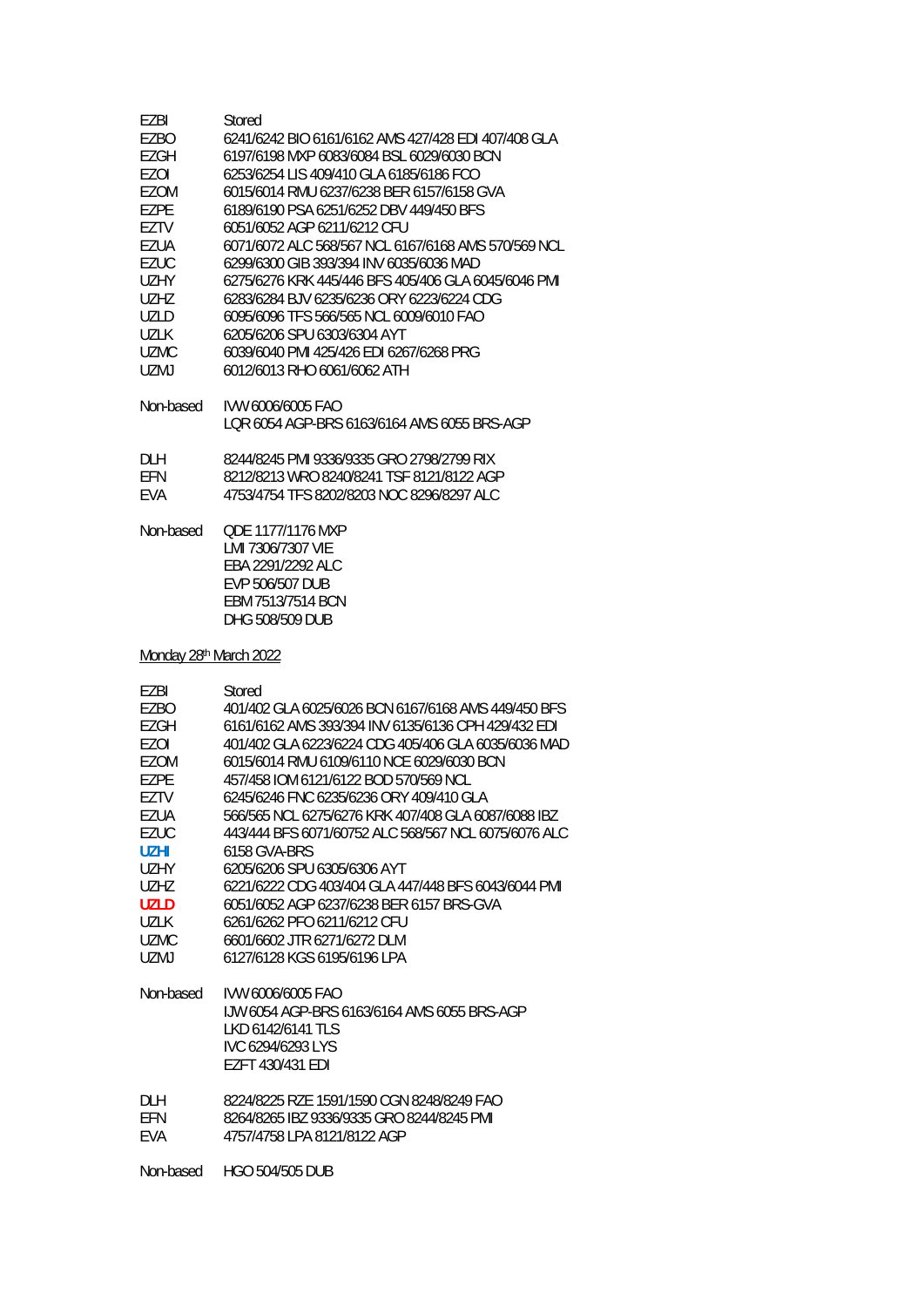RSV 7227/7226 KRK EME 2291/2292 ALC EFI 506/507 DUB EXD 4441/4440 VLC DYB 7513/7514 BCN DHV 508/509 DUB

Tuesday 29th March 2022

Cancelled; 6045/6046 PMI 6177/6178 OLB 6205/6206 SPU

| F7BI        | Stored                                              |
|-------------|-----------------------------------------------------|
| <b>EZBO</b> | 443/444 BES 6071/6072 ALC 6167/6168 AMS 407/408 GLA |
| EZGH        | 421/422 FDI 393/394 INV 427/428 FDI 6147/6148 OPO   |
| EZOI        | 6161/6162 AMS 6189/6190 PSA 6237/6238 BER           |
| F70M        | 401/402 GLA 6089/6090 MAH 449/450 BES               |
| F7PF        | 6039/6040 PMI 6157/6158 GVA                         |
| F7TV        | 3362/3361 VCF 405/406 GLA 6075/6076 ALC             |
| F7UA        | 6051/6052 AGP 447/448 BES 6029/6030 BCN             |
| <b>EZUC</b> | 6015/6014 RMU 6007/6008 FAO 429/432 EDI             |
| UZHI.       | 6093/6094 TES 6235/6236 ORY                         |
| <b>UZHY</b> | 6185/6186 FCO 6253/6254 LIS 570/569 LIS             |
| U7H7        | 6231/6232 NAP 6273/6274 DLM                         |
| 1171 K      | 6149/6150 GVA 6281/6282 HRG                         |
| U7MA        | 6194 ACE-BRS 6283/6284 BJV                          |
| <b>UZMC</b> | 6263/6264 LCA 6009/6010 FAO                         |
| <b>UZMJ</b> | 6193 BRS-ACF                                        |
| Non-based   | IZH 6026/6025 BCN                                   |
|             | IVW 6006/6005 FAO                                   |
|             | LJW 6054 AGP-BRS 6163/6164 AMS 6055 BRS-AGP         |
|             | 1 KD 6142/6141 TI S                                 |
|             | F7RX 430/431 FDI                                    |
| DI H        | 5341/5342 OTP 507/506 DUB 8248/8249 FAO             |
| <b>FFN</b>  | 4755/4756 ACF 8121 BRS-AGP                          |
| <b>EKZ</b>  | 8122 AGP-BRS                                        |
|             |                                                     |

EVA 4753/4754 TFS 8240/8241 TSF

Non-based HGZ 504/505 DUB ENS 8235/8234 PMI DYD 154/155 MAD EGD 8297/8296 ALC RSZ 8682/8681 KUN RZI 4136/4135 WMI RSM 8217/8216 POZ RKB 8207/8206 BUD DHF 508/509 DUB VUW 8263/8262 BGY

#### Wednesday 30th March 2022

| F7BI  | Stored                                              |
|-------|-----------------------------------------------------|
| EZBO  | 6015/6014 RMU 61976198 MXP 6083/6084 BSL            |
| F7GH  | 567/568 NCL 6121/6122 BOD 393/394 INV 6029/6030 BCN |
| F70I  | 6039/6040 PMI 6185/6186 FCO 457/458 IOM             |
| F70M  | 401/402 GLA 6087/6088 IBZ 6133/6134 EFL             |
| F7PF  | 421/422 EDI 6135/6136 CPH 566/565 NCL 6009/6010 FAO |
| F7TV  | 6211/6212 CFU 6235/6236 ORY 570/569 NCL             |
| F7IIA | 6251/6252 DBV 6253/6254 LIS 449/450 BFS             |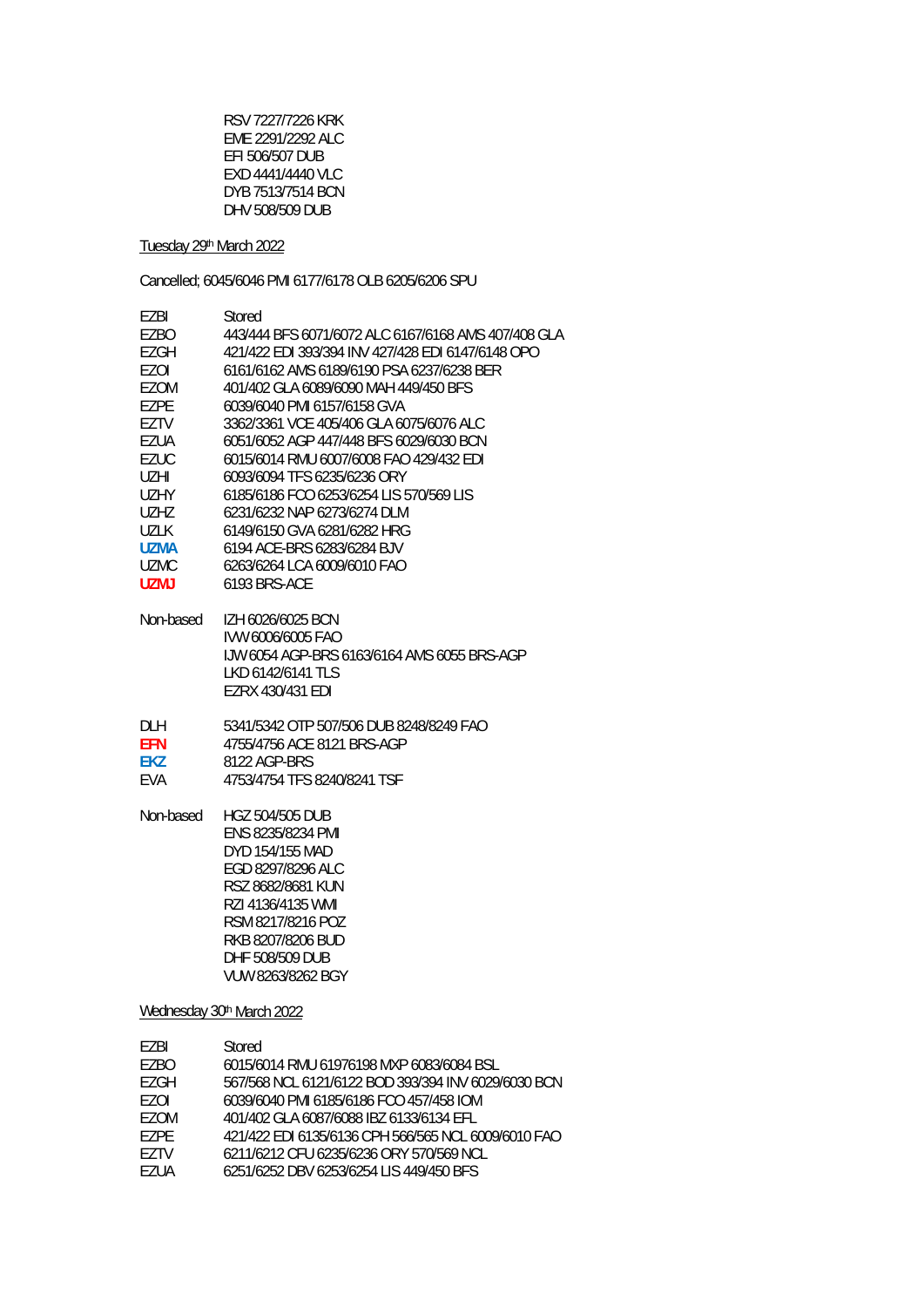| EZUC  | 6051/6052 AGP 6007/6008 FAO 407/408 GLA               |
|-------|-------------------------------------------------------|
| UZHI. | 6065/6066 FUE 405/406 GLA 6075/6076 ALC               |
| UZHY  | 443/444 BFS 6071/6072 ALC 6061/6062 ATH               |
| U7H7  | 6161/6162 AMS 6237/6238 BER 427/428 EDI 6045/6046 PMI |
| UZLK  | 6012/6013 RHO 6035/6036 MAD                           |
| UZMA  | 6221/6222 CDG 445/446 BFS 6287/6288 KGS               |
| UZMC. | 6095/6096 TFS 6261/6262 PFO                           |

Non-based IVW 6006/6005 FAO ICJ 6026/6025 BCN IJW 6054 AGP-BRS 6163/6164 AMS 6055 BRS-AGP LKD 6142/6141 TLS LQN 6168/6167 AMS EZUK 430/431 EDI

| DI H           | 8212/8213 WRO 9336 BRS-GRO                |
|----------------|-------------------------------------------|
| D <sub>P</sub> | 9335 GRO-BRS 8121/8122 AGP                |
| FK7            | 8296/8297 ALC 8202/8203 NOC 8248/8249 FAO |
| <b>FVA</b>     | 1591/1590 CGN 512/513 DUB 8264/8265 IBZ   |

Non-based HES 504/505 DUB LMJ 8245/8244 PMI DCR 2291/2292 ALC LOP 7306/7307 VIE DHS 7513/7514 BCN RSU 8255/8254 GDN RZF 7227/7226 KRK DPK 508/509 DUB

Thursday 31st March 2022

| F7BI        | 6075/6076 ALC                                       |
|-------------|-----------------------------------------------------|
| <b>EZBO</b> | 421/422 EDI 6121/6122 BOD 409/410 GLA 6029/6030 BCN |
| EZGH        | 6161/6162 AMS 425/426 FDI 6167/6168 AMS             |
| F70L        | 6153/6154 GVA 403/404 GLA 427/428/429/432 FDL       |
| <b>EZOM</b> | 6189/6190 PSA 6237/6238 BER 6267/6268 PRG           |
| <b>EZPE</b> | 6071/6072 ALC 9006 BRS-BES                          |
| F7TV        | 443/444 BES 6041/6042 PMI 568/567 NCL 407/408 GLA   |
| EZUA        | 6039/6040 PMI 6177/6178 OLB 6157/6158 GVA           |
| <b>EZUC</b> | 6299/6300 GIB 393/394 INV 6035 BRS-MAD              |
| <b>F7WY</b> | 6036 MAD-BRS                                        |
| UZHI.       | 6245/6246 FNC 6235/6236 ORY 570/569 NCL             |
| <b>UZHY</b> | 6205/6206 SPU 6223/6224 CDG 6089/6090 MAH           |
| UZHZ.       | 6231 BRS-NAP                                        |
| <b>UZLD</b> | 6232 NAP-BRS 6253/6254 LIS 449/450 BES              |
| 1171 K      | 6015/6014 RMU 6241/6242 BIO 6147/6148 OPO           |
| UZMA        | 6095/6096 TFS 6283/6284 BJV                         |
| <b>UZMC</b> | 6051/6052 AGP 6273/6274 DLM                         |
| Non-based   | LOL3389/3390 VCF                                    |
|             | IVW 6006/6005 FAO                                   |
|             | ICJ 6026/6025 BCN                                   |
|             | LID 6054 AGP-BRS 6163 BRS-AMS                       |
|             | I KO 6142/6141 TI S                                 |
|             | ICP 6164 AMS-BRS 6055 BRS-AGP                       |
| DP.I        | 8240/8241 TSF8262/8263 BGY 8248/8249 FAO            |
| FK7         | 4755/4756 ACF 8121/8122 AGP                         |

EVA 2798/2799 RIX 8244/8245 PMI